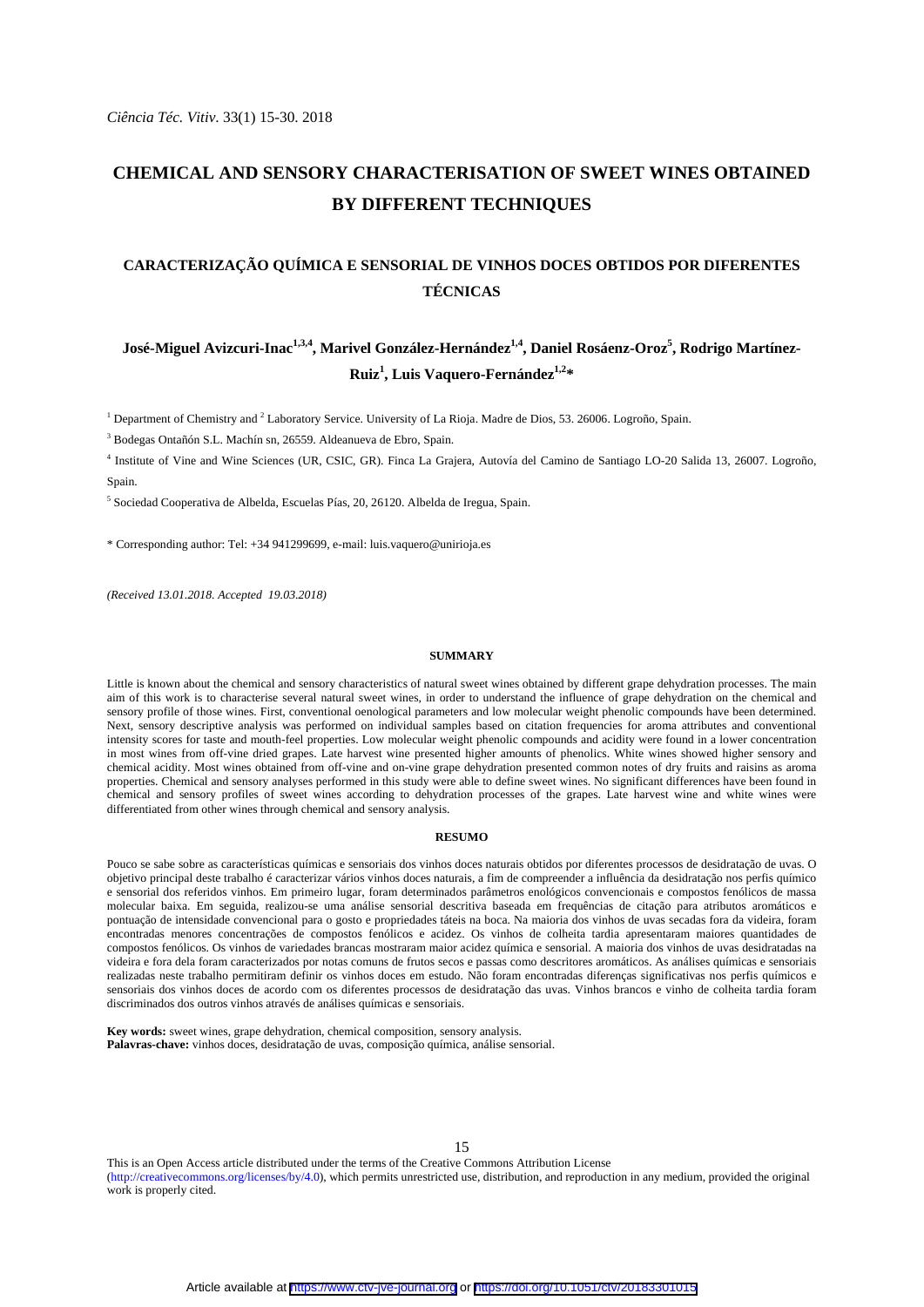## **INTRODUCTION**

The first wines obtained by human beings were sweet wines due to the climatic conditions where grapes were harvested and processed, which did not allow to finish fermentation. In the Mediterranean basin, the climatic conditions were favorable to leave the grapes in the vine to overripe, or to collect the clusters and allow them to dry in the sun and wind. Throughout history, it has been important to preserve the sweetness in wine, and sweet wines were highly prized in ancient Rome and in the Middle Ages (Scienza, 2013). Nowadays, sweet wines constitute a very small percentage of the world wine trade; however, there is a growing interest in high quality sweet wines. The wine industry tries to diversify the wine market by producing wines with distinctive characteristics and creating new products of high quality. In this regard, the production of sweet wines could be a good way to achieve this goal.

In the production of natural sweet wines (without addition of ethanol), the sugar content can be increased by different techniques. The most common techniques are (Reboredo-Rodríguez *et al*., 2015):

● On-vine: late harvest wines, noble rot wines (Sauternes, Tokaj), icewines (the grapes are allowed to freeze on the vine in the winter frost season, once harvested they are pressed and the must is concentrated because the water is retained as ice). Due to the difficult climatic conditions needed to produce freezing in certain regions, freezing grapes by technical means (freezing chamber, liquid nitrogen) is used to produce non-authentic (artificial) icewines. The International Organisation of Vine and Wine (OIV) set definition and prescriptions for authentic icewine. Harvesting and pressing should be performed at a recommended temperature lower or equal to  $-7$  °C. The potential alcohol strength by volume for musts cannot be increased and should be as a minimum 15% volume (corresponding 110 °Oechsle or 25.3 °Brix). The minimal alcoholic strength acquired should be 5.5% by volume. The maximum limit of volatile acidity should be (2.1 g/L expressed in acetic acid). All grapes used in icewine should come from the same region (OIV, 2018). Hermann (2014) has developed a method for icewine authentication.

• Off-vine: Post harvest dehydration is carried out when grapes are shrinking and losing water. There are several methods such us sun drying (Malaga wines), drying in closed environments (Supurao, Passito, Tostado de Ribeiro), where grapes are dried in a chamber under artificially controlled conditions of temperature, airflow and humidity.

During grape dehydration, in addition to sugar concentration, phenolic and aromatic compounds are concentrated or new compounds are produced (Moreno *et al*., 2008). Phenolic compounds are abundant in grapes and play an important role in wine<br>quality. Among the non-coloured phenolic quality. Among the non-coloured compounds, phenolic acids, flavanols and flavonols represent an important group of secondary metabolites in grapes that play an essential role in certain sensory characteristics of wines such as astringency and bitterness (Fischer and Noble, 1994; Vidal *et al*., 2004). The phenolic profile of the wine varies according to grape variety and degree of ripening, cultural practices, vineyard location and processing and storage techniques (Ramos *et al*., 1999; Fang *et al*., 2008). For example, in ice wines, some authors have determined that phenolic acids and flavanols are the major phenolic compounds (Tian *et al*., 2009a; Tang *et al*., 2013). Phenolic composition has been studied in icewines from various regions or cultivars (Li *et al.*, 2016; Luo *et al*., 2017). Kilmartin *et al.* (2007) observed the impact of freeze concentration and harvest time upon polyphenol composition and concentration. The variations of phenolic compounds in the making of sweet wines has been determined as a function of environmental conditions employed for the dehydration process and of the rate of water loss (Serratosa *et al*., 2011; Figueiredo-González *et al.*, 2013).

Moreover, aroma is one of the most important quality factors that determines the characteristics of products. The aroma in wine consists of hundred compounds derived from grapes. Due to grape dehydration, either on vine or once harvested, changes in volatile composition of grapes are produced, which means also changes in aromatic profiles of obtained sweet wines (D'Onofrio, 2013; Reboredo-Rodríguez *et al*., 2015). The mechanisms by which flavours appear in sweet wines are not very clear. However, some studies have pointed out that variety, origin, addition and fermentation management (yeast metabolism in a high sugar concentration medium) influence sensory characteristics (Bellincontro *et al*., 2004; Budic-Leto *et al*., 2010; González-Álvarez *et al*., 2013). The effect of yeast strain in aroma compounds has been also studied (Synos *et al.*, 2015). Crandles *et al.* (2015) observed that yeast effects depended upon cultivar and vintage. Changes in aroma profile throughout on-vine over-ripening and freezing processes have been also studied (Bowen *et al.*, 2016; Lan *et al.*, 2016). Sensory analysis techniques have been applied to wines during the last decades and have become a common practice to obtain objective characterisation and discrimination of products as well as a tool for quality control (Sáenz-Navajas *et al*., 2011).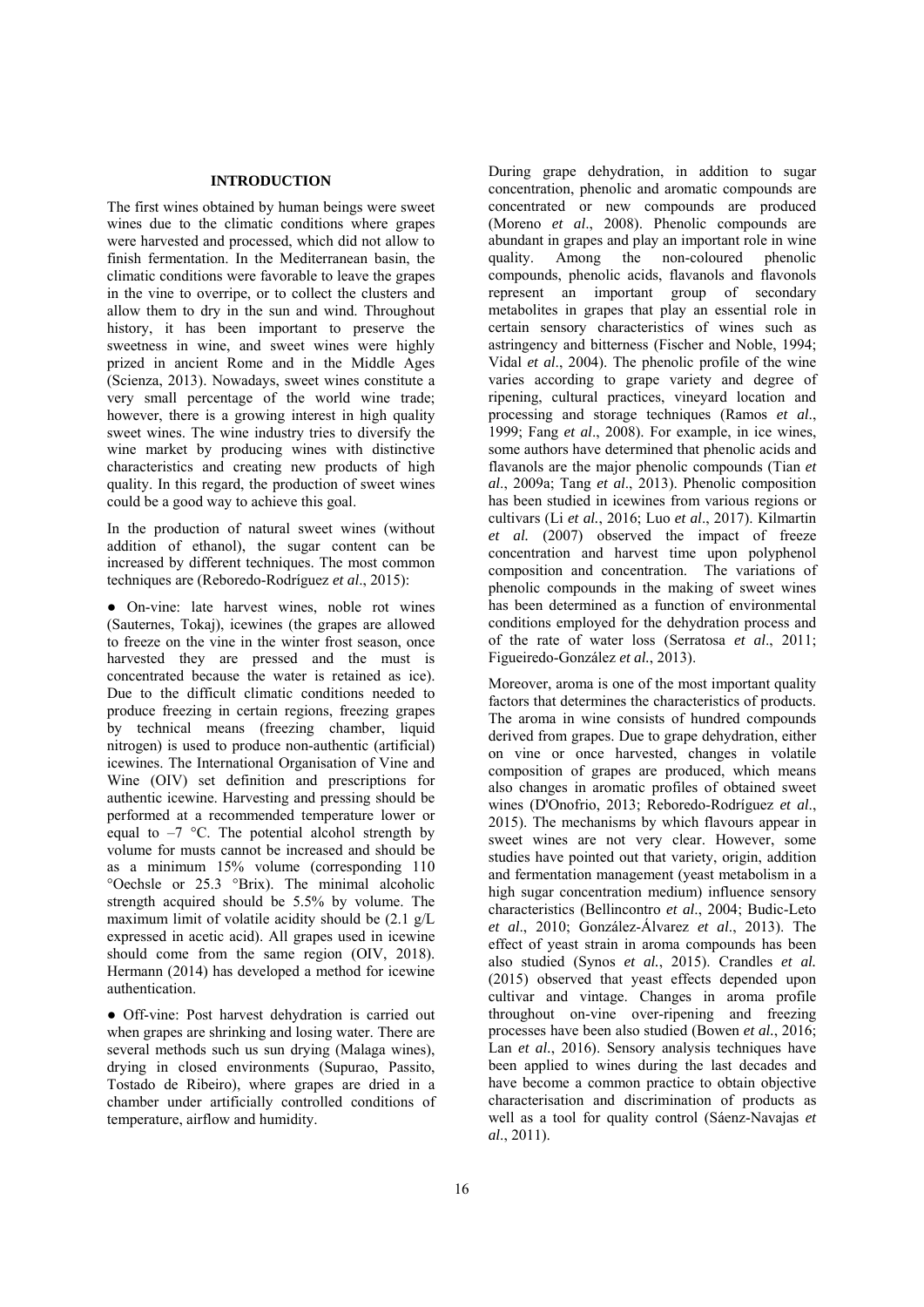Few studies have been published about the effect of techniques of grapes dehydration on the chemical composition and sensory characteristics of obtained sweet wines. Therefore, the main aim of this work is the chemical and sensorial characterisation of different sweet wines obtained by different dehydration techniques, in order to compare and distinguish them, and thus to understand the influence of dehydration processes of grapes. In a previous work, a general picture of the grouping of samples (sweet wines under study) in a multidimensional scaling space derived from a sensory sorting task was presented (Rosáenz-Oroz *et al*., 2012). Thus, a larger scale study was carried out in order to obtain accurate descriptions of those sweet wines and differences among them.

### **MATERIAL AND METHODS**

## **Wine Samples**

Ten sweet wines were selected in order to check out different origins, vintages, varieties and processing techniques. Table I shows codes and general information of studied wines. Winemaking conditions of selected wines are detailed below according to the commercial information provided by the wineries.

## **TABLE I**

## Wine Samples

| Amostras de vinho |  |
|-------------------|--|
|                   |  |

| <b>Sample</b>    | Code             | Type               | Origin                   | Varietv                                              | <b>Vintage</b> |
|------------------|------------------|--------------------|--------------------------|------------------------------------------------------|----------------|
| <b>RMV</b>       | <b>RMV</b>       | Artificial icewine | La Rioja (Spain)         | Tempranillo (red)                                    | 2011           |
| RMV1             | RMV1             | Natural icewine    | La Rioja (Spain)         | Tempranillo (red)                                    | 2011           |
| RMV <sub>2</sub> | RMV <sub>2</sub> | Artificial icewine | La Rioja (Spain)         | Tempranillo (red)                                    | 2010           |
| Malizia          | MAL              | Natural icewine    | La Rioja (Spain)         | Tempranillo, Grenache (red)                          | 2009           |
| No Phone         | <b>NOPHO</b>     | Late harvest       | La Rioja (Spain)         | Tempranillo (red), Viura (white),<br>Cagazal (white) | 2008           |
| Vi de Glass      | <b>GLASSRIES</b> | Artificial icewine | Penedés (Spain)          | Riesling (white)                                     | 2010           |
| Vi de Glass      | <b>GLASSGEW</b>  | Artificial icewine | Penedés (Spain)          | Gewürztraminer (white)                               | 2010           |
| Verdil de Gel    | <b>VERD</b>      | Artificial icewine | Alforins (Spain)         | Verdil (white)                                       | 2010           |
| Blue Nun         | <b>BLUE</b>      | Natural icewine    | Rheinhessen<br>(Germany) | Riesling (white)                                     | 2009           |
| Ojuel            | OJU              | Supurao            | La Rioja (Spain)         | Tempranillo, Grenache (red)                          | 2010           |

RMV and RMV2: grapes were harvested at optimal moment of ripeness (October) and were then frozen in a freezer chamber at -18 ºC. Grapes at a temperature of -9 ºC were pressed in January. Must with 35 ºBrix was fermented in a stainless steel tank at low temperature by selected yeasts.

RMV1: grapes were left on vines until February when cold weather conditions and frosts in vineyard took place. Grapes were collected and pressed immediately in vineyard at a temperature of -4 ºC. Must with 32 ºBrix was fermented in stainless steel tank at low temperature by selected yeasts.

Ojuel: after the harvest in October, clusters were hung in a high place with natural ventilation, where they would dry until January. The sweet must extracted from those bunches fermented in an oak barrel in the course of a year.

Blue Nun: after grapes that were being picked at -7 °C were pressed and then the juice slowly fermented.

Malizia: after picking grapes at -8º C they were pressed immediately in vineyard, fermentation took place in oak barrels, followed by aging in American oak barrels for six months.

No Phone: dried grapes on vines were harvested in December and then were pressed. Obtained juice fermented in oak barrel.

Verdil de Gel: grapes were harvested with 13% Probable Alcohol Degree in October. They were introduced in a cold chamber at -10 ºC for 15 days. Frozen grapes were pressed and the obtained must fermented.

Vi de glass (Riesling and Gewürztraminer): these wines were made with a prototype fed by two freezing chambers which worked with liquid nitrogen at -15 °C. The must fermented in stainless steel tanks for 2.5 months.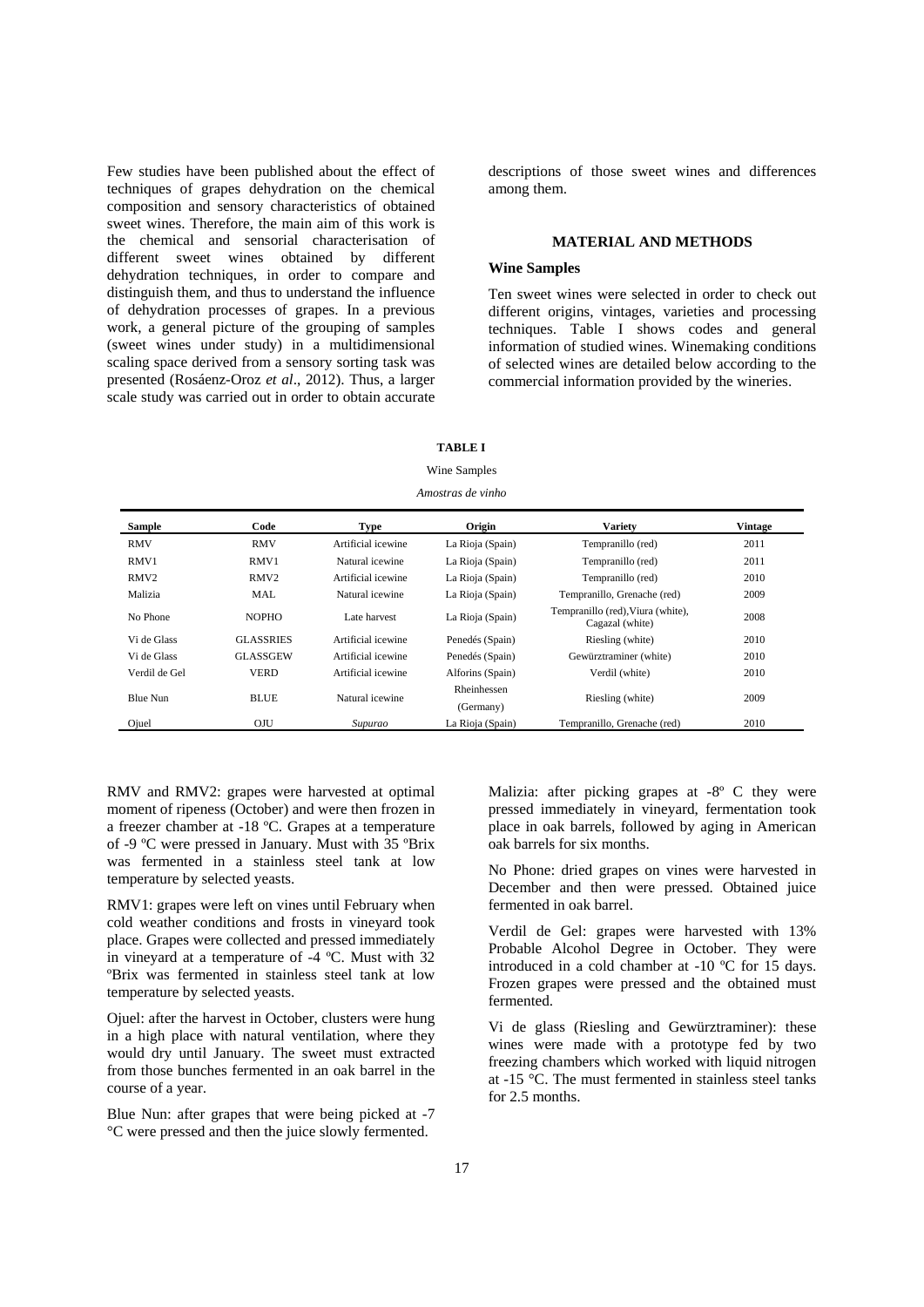#### **Chemical Analyses**

## *Analysis of conventional oenological parameters in wines*

The determination of reducing sugars, ethanol content, pH, titratable and volatile acidities were determined by Infrared Spectrometry with Fourier Transformation with a WineScan™ FT 120 (FOSS®, Barcelona, Spain), which was previously calibrated with the official OIV methods (OIV, 2016). The scanning interval set from 930 to 5011/cm. Table II shows the obtained slope and intercept adjustments. Total Polyphenol Index (TPI) was estimated as absorbance at 280 nm multiplied by 100 (Ribéreau Gayon *et al*., 2006). L-lactic and L-malic acids were determined by enzymatic methods according to the official methods of AOAC (AOAC, 2016). The analyses were performed in triplicate.

## **TABLE II**

Slope and intercept for FTIR Winescan™ parameters

*Declive e ordenada na origen para parámetros de FTIR Winescan™* 

| Parameter                                  | Slope  | <b>Intercept</b> | $\mathbb{R}^2$ |
|--------------------------------------------|--------|------------------|----------------|
| $%$ ethanol (v/V)                          | 1.0060 | $-0.1832$        | 0.9900         |
| Titratable acidity (g/L)<br>tartaric acid) | 0.9633 | 0.1028           | 0.9934         |
| pH                                         | 1.0197 | $-0.0689$        | 0.9945         |
| Volatile acidity (g/L)<br>acetic acid)     | 0.9301 | 0.0182           | 0.9908         |
| Reducing sugars $(g/L)$                    | 1.0359 | $-0.1562$        | 0.9903         |

## *Quantification of low-molecular weight phenolics by UPLC-MS*

Flavonols, flavanols and phenolic acids were identified and quantified by UPLC-MS following the method developed by Gonzalez-Hernandez *et al*. (2014). Analyses were carried out with a Waters Acquity Ultra Performance LC system (Milford, MA, USA) coupled to a Microtof-Q (Q-TOF) mass spectrometer from Bruker Daltonik (GMBH, Germany) equipped with an Apollo II ESI (electrospray) source and controlled by Bruker Daltonics DataAnalysis software. Wine samples were previously filtered with 0.22 μm nylon discs and injected directly. UPLC separation was achieved using an acquity BEH C18 column (100 mm  $\times$  2.1 mm, i.d., 1.7 μm particle size, Waters), kept at 40 °C. Mobile phase flow rate was 0.45 mL/min and the injection volume was 7.5 μL. Solvents were (A) water/formic acid (0.1%), and (B) acetonitrile/formic acid (0.1%). The gradient programme employed was as follows: 0–4 min, 99–92% A; 4–11 min, 92–70% A; 11–13.5 min, 70–0% A; 13.5–14.5 min, 0–99% A.

The ESI source was operated in negative mode recorded in the range of m/z 120 and 1500. The optimised conditions of the ESI source were as follows: capillary voltage, 3.5 kV; ESI source temperature, 180 °C; desolvation temperature, 200 °C; cone gas flow, 9 L/min; the nebulizer gas was set at 3 bar and 25 °C. The identity assignation of compounds was carried out by comparison of their retention time  $(t_R)$ , MS and MS/MS spectra with those of their respective commercially available standards. Compounds with no available standards were identified by their MS/MS spectrum compared to the retention time and spectral mass from the literature (Schwarz *et al*., 2009; Sáenz-Navajas *et al*., 2010a). The quantification was expressed in mg/L of caffeic acid, catechin and quercetin (Sigma-Aldrich) for phenolic acids, flavanols and flavonols, respectively. The analyses were performed in triplicate. Table III shows the phenolic compounds identified by this method in wine samples.

#### **Sensory analysis**

Sensory analysis methodology applied in this work was developed by other authors (Sáenz-Navajas *et al*., 2011). A total of 29 students, wine consumers and members of the University of La Rioja (16 female and 13 male from 21 to 57 years old, average age 29 years) were recruited based on their interests and availability to conduct a session of one hour per week for 8 weeks. All judges were interested in the world of wine, with experience in similar studies of sensory analysis.

Panellists attended eight descriptive sensory training sessions (about 1 hour per session) over a two-month period, during which panellists worked in subgroups led by the same leader and following the same guidelines. They were given a list of 113 terms (including 94 specific terms and 19 more general terms) obtained from the literature (Campo *et al*., 2008; Sáenz-Navajas *et al*., 2011). During the training, different reference standards representative of aroma, taste and astringency were presented. Aroma standards were mainly natural products (fruits, juices, spices, vegetables, among others) prepared at the beginning of each session, or odorants supplied by Sentosphère (Paris, France), Firmenich (Geneva, Switzerland) and "Le Nez du Vin "(Jean Lenoir, Provence, France). For taste and astringency training, solutions with different concentrations of sugar (0- 200 g/L) for sweetness, tartaric acid  $(0-2 \text{ g/L})$  for acidity, quinine sulfate (0-10 mg/L) for bitterness, and potassium and aluminum sulphate  $(0-5 g/L)$  for astringency were presented to the panel. These solutions aid to recognition and discrimination between different oral sensations.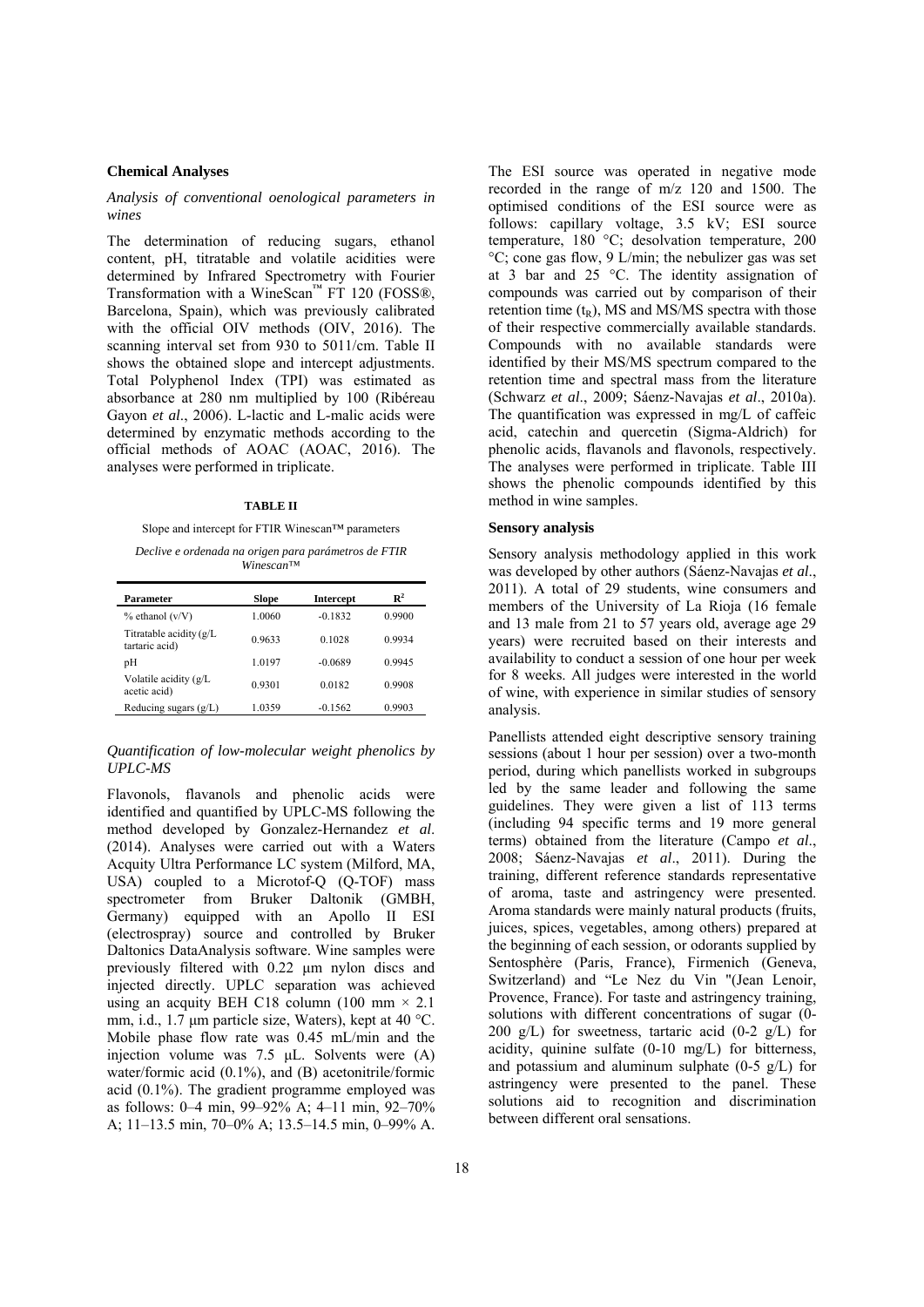#### **TABLE III**

#### Low-molecular weight phenolics found by UPLC-MS

| <b>Retention time</b><br>$(t_R)$ (min) | <b>Standard</b>                 | $[M-H] (m/z)$ | <b>Qualifier ion <math>(m/z)</math></b> | Molecular Formula    |
|----------------------------------------|---------------------------------|---------------|-----------------------------------------|----------------------|
| <b>Acids and derivatives</b>           |                                 |               |                                         |                      |
| 0.71                                   | cis-aconitic acid               | 173.00        | 129                                     | $C_6H_5O_6$          |
| 0.86                                   | trans-aconitic acid             | 193.00        | 129                                     | $C_6H_5O_6$          |
| 1.33                                   | gallic acid                     | 169.01        | 125                                     | $C_7H_5O_5$          |
| 2.08                                   | protocatechuic acid             | 153.01        | 109                                     | $C_7H_5O_4$          |
| 3.49                                   | vanillic acid                   | 167.03        | 152                                     | $C_9H_9O_5$          |
| 4.24                                   | syringic acid                   | 197.04        | 182                                     | $C_9H_{10}O_5$       |
| 8.18                                   | protocatechuic acid ethyl ester | 181.04        | 153                                     | $C_9H_9O_4$          |
| 8.47                                   | $cis$ -resveratrol              | 227.07        | 143                                     | $C_{14}H_{11}O_3$    |
| Hydroxycinnamic acids and derivatives  |                                 |               |                                         |                      |
| 2.17                                   | cis-caftaric acid               | 311.04        | 179                                     | $C_{13}H_{12}O_9$    |
| 2.22                                   | trans-caftaric acid             | 311.02        | 179                                     | $C_{13}H_{12}O_9$    |
| 3.03                                   | coutaric acid                   | 295.04        | 119                                     | $C_{13}H_{12}O_8$    |
| 3.52                                   | caffeic acid                    | 179.03        | 135                                     | $C_9H_7O_4$          |
| 3.68                                   | ferulic acid                    | 193.04        | 178                                     | $C_{10}H_{10}O_4$    |
| 5.74                                   | cinnamic acid                   | 148.16        | 103                                     | $C_9H_8O_2$          |
| 5.36                                   | cis-coumaric acid               | 163.03        | 119                                     | $C_9H_7O_3$          |
| 6.15                                   | trans-coumaric acid             | 163.03        | 119                                     | $C_9H_7O_3$          |
| 10.03                                  | Caffeic acid ethyl ester        | 207.21        | 179                                     | $C_{11}H_{12}O_4$    |
| flavanols                              |                                 |               |                                         |                      |
| 2.74                                   | epigallocatechin                | 305.06        | 203                                     | $C_{15}H_{13}O_7$    |
| 3.12                                   | catechin                        | 289.07        | 203                                     | $C_{15}H_{13}O_6$    |
| 4.73                                   | epicatechin                     | 289.07        | 203                                     | $C_{15}H_{13}O_6$    |
| flavonols                              |                                 |               |                                         |                      |
| 5.09                                   | myricetin-3- $O$ -glucoside     | 449.11        | 317                                     | $C_{21}H_{19}O_{12}$ |
| 8.10                                   | kaempferol-3- $O$ -glucoside    | 447.08        | 287                                     | $C_{21}H_{19}O_{11}$ |

*Compostos fenólicos de massa molecular baixa detetados por UPLC-MS* 

The training period comprised of two phases: a general phase and a specific phase of the type of product. During the general training phase (six sessions), the panellists became familiar with the attributes of the aroma and with intensity rating of sweetness, acidity, bitterness, astringency, aromatic intensity and global intensity as well as persistence. Then, they had to evaluate three to five different wines by describing their odour properties (orthonasally) by choosing up to five descriptors from the list and by rating tastes and astringency on a 10 point scale ( $0 =$  "absence,"  $1 =$  "very low" and  $9 =$ "very high"), global intensity on a nine-point scale (1)  $=$  "very low" and  $9 =$  "very high") and global persistence on a nine-point scale  $(1 = "very short")$ and  $9 =$  "very long"). The session ended with a discussion during which the panel leader compared the aroma descriptors and the taste intensity scores given by panellists to describe each wine. The wines selected for this training phase had intense and easily recognisable flavour and astringency properties, including red, white and rosé wines of various varieties and origins.

The specific training phase consisted of two sessions during which the panellists became familiar with the type of samples of the study. During this phase, panellists described the aromatic properties by choosing up to five terms from the list provided, and rated the intensity of sweetness, acidity, bitterness,

astringency, aromatic intensity and global intensity, as well as persistence of commercial sweet wines.

In the evaluation of the wines, each panellist took part in a 45-minute session. 15 mL wine samples were presented in dark wine glasses approved by ISO (ISO, 1977) and coded with three-digit random numbers and arranged in random order. Samples were served at room temperature and covered with plastic Petri dishes. Panellists evaluated wines in separate individual booths. They first had to evaluate each wine orthonasally and rating the aromatic intensity and then describe the aroma by choosing a maximum of five attributes from the list of aromatic terms according to frequency citation method (Campo *et al*., 2008). Then, they were asked to rate sweetness, acidity, bitterness, astringency, global intensity and persistence of each sample using the abovementioned structured scales for each wine. Mineral water and unsalted crackers were provided for cleansing palate and rinsing between each sample. The sessions were held in a ventilated and airconditioned sensory analysis room (about 20 °C).

## **Data Analysis**

#### *Analysis of panel performance*

In order to assess panel performance, an average reproducibility index  $(R_i)$  was calculated for each panellist according to the method proposed by Campo *et al*. (2008). A value of Ri greater than 0.2 was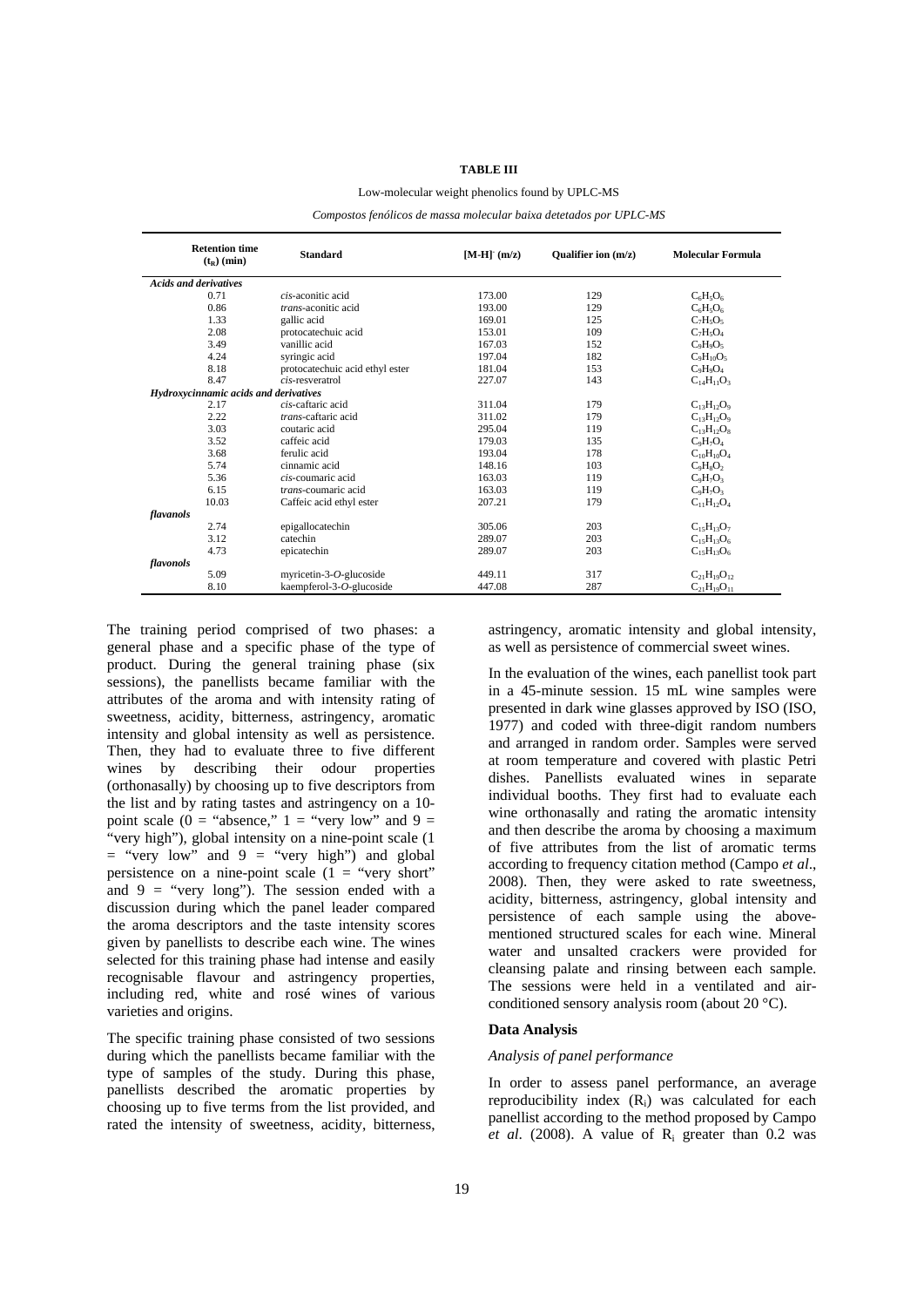established to consider the judge's data. As for the attributes evaluated in mouth and aromatic intensity, a principal component analysis (PCA) was performed for each attribute. From the panellist's projections in the loading plot of the PCA, the agreement (grouped projections) and disagreement (spread projections) of panellists were evaluated. For each attribute, panellists' data that were spread were not considered. According to the  $R_i$  and the PCA projections, the data of 22 panellists were considered for the statistical treatment of the data.

#### *Product characterisation*

**Samples** 

Citation frequency of aromatic terms was calculated. Only the descriptors cited by a minimum of five judges (15% of the panel) in at least one of the wines were considered for subsequent statistical analysis. From these terms, those with citation frequencies higher than those expected by chance were chosen according to the chi-square distribution. Thus, 13 significant terms were considered ( $p < 0.05$ ).

A one-way ANOVA (Analysis of Variance) was carried out on chemical analysis. A two-way ANOVA with judges as a block factor was performed on scores derived from in-mouth attributes and aromatic intensity. Significant differences were determined through Tukey test ( $p < 0.05$ ).

Data derived from chemical analyses and descriptive sensory analysis were analysed using Principal Component Analysis (PCA) and Correspondence Analysis (CA). PCA was performed on the average ratings over the judges for in-mouth attributes sweetness, acidity, bitterness, astringency, global intensity and persistence and for each wine

(correlation matrix) while CA was performed on the contingency table containing the mean citation frequencies of significant aroma descriptors. In order to choose the number of principal components that should be retained, dimensions with eigenvalue higher than the average eigenvalue (Kaiser's law) were used for both PCA and CA spaces.

Finally, a hierarchical cluster analysis (HCA) with the Ward criteria was applied to the factorial coordinates of the wines in the spaces defined by the PCA and CA according to these parameters. The clusters identified from the tree diagram were consolidated by aggregation around their mobile centres. In both cases, the terms that best characterised each of the clusters were identified by their probability  $p < 0.05$ . (Morineau *et al*., 1995).

All analyses were performed with IBM SPSS Statistics program (Version 20.0, SPSS Inc., Illinois, USA).

## **RESULTS AND DISCUSSION**

### **Chemical Characterisation**

Average values of conventional oenological parameters and low molecular weight phenolic compounds determined in wine samples are shown in Tables IV and V. The calculated ANOVA indicates that there are significant differences between wines (p <0.05) for each analysed variable.

In order to simplify the results presentation and their discussion, phenolic compounds have been grouped into four different categories: acids and derivatives, hydroxycinnamic acids, flavanols and flavonols, as shown in Table III.

 $11.05 \pm 0.02^a$  172.53  $\pm 0.20^g$ 

|            |                               |                                                                                 |                            | Conventional oenological parameters of wine samples<br>Parâmetros enológicos convencionais de amostras de vinho |                             |                               |                          |                                |
|------------|-------------------------------|---------------------------------------------------------------------------------|----------------------------|-----------------------------------------------------------------------------------------------------------------|-----------------------------|-------------------------------|--------------------------|--------------------------------|
| Samples    | % Ethanol<br>(v/V)            | <b>Titratable</b><br>$\text{acidity}\left(\frac{g}{L}\right)$<br>tartaric acid) | pН                         | <b>Volatile</b><br>acidity<br>$(g/L)$ acetic<br>acid)                                                           | <b>Lactic acid</b><br>(g/L) | <b>Malic acid</b><br>(g/L)    | <b>TPI</b>               | Reducing<br>sugars $(g/L)$     |
| <b>RMV</b> | $10.27 \pm 0.01^{\text{d}}$   | $5.43 \pm 0.02^{\circ}$                                                         | $4.05 \pm 0.01^t$          | $1.19 \pm 0.01^{\text{T}}$                                                                                      | $0.08 + 0.01^a$             | $2.70 \pm 0.03^{\text{d}}$    | $34.98 \pm 0.05^8$       | $200.89 \pm 1.55^{\circ}$      |
| RMV1       | $10.87 \pm 0.01^8$            | $4.89 \pm 0.01^b$                                                               | $4.03 \pm 0.01^{\text{T}}$ | $0.70 \pm 0.01^{\rm bc}$                                                                                        | $0.09 + 0.01^{ab}$          | $2.85 + 0.06^{\text{de}}$     | $26.36 \pm 0.02^e$       | $150.41 \pm 0.43^{\circ}$      |
| RMV2       | $11.61 \pm 0.01^{\rm h}$      | $5.46 \pm 0.02^{\circ}$                                                         | $3.47 \pm 0.01^{\circ}$    | $0.72 \pm 0.01^{\rm bc}$                                                                                        | $0.17 \pm 0.01^b$           | $3.08 \pm 0.06$ <sup>er</sup> | $38.23 \pm 0.05^{\rm h}$ | $162.66 \pm 0.22^f$            |
| MAL        | $12.63 \pm 0.01$ <sup>1</sup> | $7.07 \pm 0.02^e$                                                               | $3.63 \pm 0.02^{\circ}$    | $0.94 \pm 0.03^{\rm d}$                                                                                         | $0.56 \pm 0.02^e$           | $1.88 \pm 0.15$ <sup>bc</sup> | $28.38 \pm 0.02^t$       | $144.39 \pm 1.18$ <sup>c</sup> |

NOPHO  $14.74 \pm 0.01^{\text{j}}$   $4.64 \pm 0.02^{\text{a}}$   $2.81 \pm 0.01^{\text{c}}$   $0.57 \pm 0.01^{\text{a}}$   $0.59 \pm 0.03^{\text{c}}$   $1.34 \pm 0.06^{\text{a}}$   $21.44 \pm 0.02^{\text{c}}$   $70.68 \pm 0.32^{\text{i}}$ GLASSRIES  $10.45 \pm 0.01^f$   $8.99 \pm 0.01^h$   $2.81 \pm 0.02^a$   $0.73 \pm 0.02^c$   $0.04 \pm 0.01^a$   $2.24 \pm 0.14^c$   $19.97 \pm 0.02^b$   $148.72 \pm 0.93^{de}$  $GLASSGEW$   $10.31 \pm 0.01^{\circ}$   $8.77 \pm 0.03^{\circ}$   $2.86 \pm 0.01^{\circ}$   $0.69 \pm 0.01^{\circ}$   $0.05 \pm 0.01^{\circ}$   $2.02 \pm 0.08^{\circ}$   $20.29 \pm 0.14^{\circ}$   $146.75 \pm 0.77^{\circ}$ VERD  $9.78 \pm 0.01^b$   $8.03 \pm 0.01^f$   $3.20 \pm 0.01^b$   $0.65 \pm 0.02^b$   $0.02 \pm 0.01^a$   $3.34 \pm 0.04^f$   $39.28 \pm 0.22^i$   $135.09 \pm 0.12^i$ 

OJU  $10.21 \pm 0.02^c$   $6.31 \pm 0.01^d$   $3.56 \pm 0.02^d$   $1.06 \pm 0.04^c$   $0.29 \pm 0.03^c$   $1.69 \pm 0.13^{ab}$   $23.59 \pm 0.12^d$   $233.62 \pm 0.57^i$ 

BLUE  $8.50 \pm 0.01^a$   $9.10 \pm 0.01^i$   $3.51 \pm 0.01^{cd}$   $1.01 \pm 0.01^{de}$   $0.44 \pm 0.02^d$   $4.04 \pm 0.03^g$   $11.05 \pm 0.02^i$ 

**TABLE IV** 

Means followed by different letters in a column are statistically different ( $p < 0.05$ ).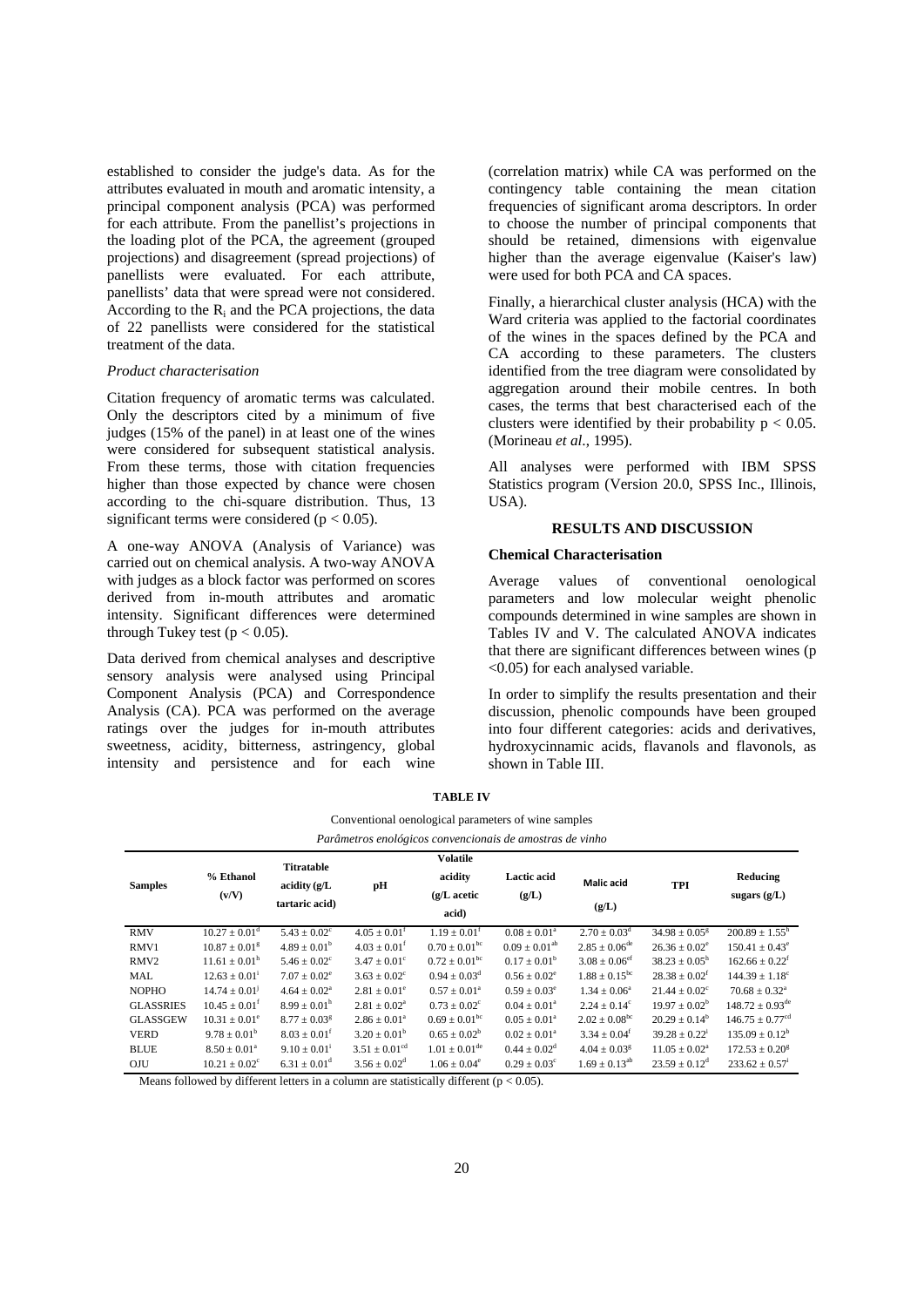#### **TABLE V**

#### Phenolic compounds concentrations (mg/L) in wine samples

*Concentrações de compostos fenólicos (mg/L) em amostras de vinho* 

|                                             | <b>RMV</b>                    | RMV1                           | RMV <sub>2</sub>              | MAL                           | <b>NOPHO</b>                  | <b>GLASSRIES</b>              | <b>GLASGEW</b>                 | <b>VERD</b>                   | <b>BLUE</b>                   | OJU                           |
|---------------------------------------------|-------------------------------|--------------------------------|-------------------------------|-------------------------------|-------------------------------|-------------------------------|--------------------------------|-------------------------------|-------------------------------|-------------------------------|
| Acids and<br>derivatives                    |                               |                                |                               |                               |                               |                               |                                |                               |                               |                               |
| cis-aconitic acid                           | $2.28 \pm 0.06^d$             | $2.64 \pm 0.08^e$              | $1.64 \pm 0.12^c$             | $2.29 \pm 0.14^d$             | $1.99 \pm 0.07$ <sup>d</sup>  | $0.60 \pm 0.01^a$             | $0.94 \pm 0.05^b$              | $1.45 \pm 0.04^c$             | $1.39 \pm 0.06^{\circ}$       | $1.99 \pm 0.07$ <sup>d</sup>  |
| trans-aconitic acid                         | $0.66 \pm 0.03$ <sup>bc</sup> | $0.51 \pm 0.02$ <sup>abc</sup> | $0.69 \pm 0.01^{\text{cd}}$   | $1.08 \pm 0.12^e$             | $0.64 \pm 0.02$ <sup>bc</sup> | $0.57 \pm 0.01^{bc}$          | $0.50 \pm 0.01^{ab}$           | $0.37 \pm 0.02^a$             | $0.66 \pm 0.01^{bc}$          | $0.86 \pm 0.01^d$             |
| Gallic acid                                 | $0.94 \pm 0.01^{\circ}$       | $1.84 \pm 0.02^d$              | $1.24 \pm 0.11^{\circ}$       | $1.69 \pm 0.21^d$             | $5.36 \pm 0.10^f$             | $0.09 \pm 0.01^a$             | $0.11 \pm 0.02^a$              | $0.52 \pm 0.01^{\rm b}$       | $0.02 \pm 0.00^a$             | $2.91 \pm 0.09^{\circ}$       |
| protocatechuic acid                         | $0.12 \pm 0.01^a$             | $1.42 \pm 0.02$ <sup>g</sup>   | $0.13 \pm 0.01^a$             | $0.54 \pm 0.01$ <sup>d</sup>  | $0.61 \pm 0.01^e$             | $0.09 \pm 0.01^a$             | $0.22 \pm 0.01^b$              | $0.26 \pm 0.01^b$             | $0.41 \pm 0.01^{\circ}$       | $1.03 \pm 0.01^{\rm f}$       |
| vanillic acid                               | $0.07 \pm 0.01$ <sup>d</sup>  | $0.15 \pm 0.01^e$              | $0.01 \pm 0.00$ <sup>ab</sup> | $0.02 \pm 0.00^b$             | $0.05 \pm 0.01^{\circ}$       | nd <sup>a</sup>               | nd <sup>a</sup>                | nd <sup>a</sup>               | nd <sup>a</sup>               | $0.03 \pm 0.01^b$             |
| syringic acid                               | $0.25 \pm 0.04^b$             | $1.41 \pm 0.06^{\circ}$        | $0.01 \pm 0.00^{\text{ a}}$   | $0.04 \pm 0.01$ <sup>a</sup>  | $0.02 \pm 0.00^{\text{ a}}$   | nd <sup>a</sup>               | nd <sup>a</sup>                | nd <sup>a</sup>               | nd <sup>a</sup>               | $0.03 \pm 0.01$ <sup>a</sup>  |
| protocatechuic acid<br>ethyl ester          | $0.39 \pm 0.04^{cd}$          | $1.13 \pm 0.01^e$              | $0.07 \pm 0.01^a$             | $0.38 \pm 0.02$ <sup>cd</sup> | $1.64 \pm 0.06$ <sup>f</sup>  | $0.04 \pm 0.01^a$             | $0.20 \pm 0.01^b$              | $0.31 \pm 0.01^{\circ}$       | $0.08 \pm 0.01^a$             | $0.48 \pm 0.04$ <sup>d</sup>  |
| cis-resveratrol                             | nd <sup>a</sup>               | $0.03 \pm 0.00$ <sup>d</sup>   | $0.01 \pm 0.00^b$             | nd <sup>a</sup>               | $0.02 \pm 0.00^{\circ}$       | nd <sup>a</sup>               | nd <sup>a</sup>                | nd <sup>a</sup>               | nd <sup>a</sup>               | $0.02 \pm 0.00^{bc}$          |
| Hydroxycinnamic<br>acids and<br>derivatives |                               |                                |                               |                               |                               |                               |                                |                               |                               |                               |
| cis-caftaric acid                           | $0.69 \pm 0.06^a$             | $7.51 \pm 1.80^b$              | nd <sup>a</sup>               | nd <sup>a</sup>               | nd <sup>a</sup>               | $0.01 \pm 0.00^{\text{ a}}$   | $0.01 \pm 0.00^{\text{ a}}$    | nd <sup>a</sup>               | nd <sup>a</sup>               | nd <sup>a</sup>               |
| trans-caftaric acid                         | $2.37 \pm 0.08^b$             | $8.22 \pm 1.46^{\circ}$        | nd <sup>a</sup>               | nd <sup>a</sup>               | nd <sup>a</sup>               | $0.01 \pm 0.00^a$             | $0.01 \pm 0.00^a$              | nd <sup>a</sup>               | $0.01 \pm 0.00^a$             | nd <sup>a</sup>               |
| Coutaric acid                               | $3.23 \pm 0.11^b$             | $14.66 \pm 0.54$ <sup>c</sup>  | nd <sup>a</sup>               | $0.01 \pm 0.00^{\text{ a}}$   | nd <sup>a</sup>               | $0.02 \pm 0.00^{\text{ a}}$   | $0.01 \pm 0.00^{\text{ a}}$    | nd <sup>a</sup>               | $0.10 \pm 0.01$ <sup>a</sup>  | $0.07 \pm 0.01$ <sup>a</sup>  |
| Caffeic acid                                | $2.24 \pm 0.01$ <sup>cd</sup> | $1.49 \pm 0.25^b$              | $0.76 \pm 0.02^a$             | $2.06 \pm 0.01$ <sup>c</sup>  | $2.64 \pm 0.06^d$             | $2.52 \pm 0.05$ <sup>cd</sup> | $2.59 \pm 0.05^{\rm d}$        | $5.18 \pm 0.07^e$             | $2.43 \pm 0.05$ <sup>cd</sup> | $6.77 \pm 0.31$ <sup>f</sup>  |
| ferulic acid                                | $2.21 \pm 0.02^f$             | $1.40 \pm 0.19^e$              | $0.47 \pm 0.04^{bcd}$         | $0.07 \pm 0.01^a$             | $0.27 \pm 0.05^{ab}$          | $1.61 \pm 0.11^e$             | $0.34 \pm 0.03$ <sup>abc</sup> | $0.33 \pm 0.01^{\text{abc}}$  | $0.70 \pm 0.06$ <sup>d</sup>  | $0.62 \pm 0.01^{\rm cd}$      |
| cinnamic acid                               | $0.37 \pm 0.04^{\circ}$       | $0.70 \pm 0.03^d$              | $0.04 \pm 0.01^{ab}$          | $0.06 \pm 0.00^{ab}$          | $0.05 \pm 0.02^{ab}$          | $0.01 \pm 0.00^{ab}$          | $0.01 \pm 0.00^a$              | $0.02 \pm 0.01^{ab}$          | $0.09 \pm 0.01^b$             | $0.09 \pm 0.01^{ab}$          |
| cis-coumaric acid                           | $0.05 \pm 0.01^a$             | $1.16 \pm 0.13^e$              | $0.07 \pm 0.02^a$             | $0.30 \pm 0.04^{\rm bc}$      | $0.67 \pm 0.01^d$             | $0.07 \pm 0.01^a$             | $0.03 \pm 0.00^a$              | $0.49 \pm 0.02$ <sup>cd</sup> | $0.29 \pm 0.01^b$             | $0.53 \pm 0.02^d$             |
| trans-coumaric acid                         | nd <sup>a</sup>               | nd <sup>a</sup>                | nd <sup>a</sup>               | $0.06 \pm 0.01$ <sup>d</sup>  | $0.04 \pm 0.01^{\circ}$       | $0.02 \pm 0.00^{\rm b}$       | $0.02 \pm 0.00^{\rm b}$        | nd <sup>a</sup>               | $0.08 \pm 0.01^{\circ}$       | $0.07 \pm 0.01$ <sup>de</sup> |
| Caffeic acid ethyl<br>ester                 | $0.30 \pm 0.01^a$             | $0.56 \pm 0.02^{ab}$           | $0.21 \pm 0.01^a$             | $3.05 \pm 0.11^d$             | $4.58 \pm 0.12^e$             | $0.61 \pm 0.09^{\text{abc}}$  | $0.94 \pm 0.04^{\rm bc}$       | $7.40 \pm 0.29$ <sup>t</sup>  | $1.05 \pm 0.04^c$             | $6.98 \pm 0.10^f$             |
| <b>Flavanols</b>                            |                               |                                |                               |                               |                               |                               |                                |                               |                               |                               |
| Epigallocatechin                            | $0.02 \pm 0.00^{\rm bc}$      | $0.03 \pm 0.01^{\circ}$        | $0.01 \pm 0.00^b$             | nd <sup>a</sup>               | $0.02 \pm 0.00^{\circ}$       | nd <sup>a</sup>               | nd <sup>a</sup>                | nd <sup>a</sup>               | nd <sup>a</sup>               | nd <sup>a</sup>               |
| Catechin                                    | $0.16 \pm 0.01$ <sup>de</sup> | $0.06 \pm 0.01^{\circ}$        | $0.17 \pm 0.03^e$             | nd <sup>a</sup>               | $0.13 \pm 0.01^d$             | $0.03 \pm 0.01^b$             | $0.03 \pm 0.00^{bc}$           | $0.03 \pm 0.01$ <sup>bc</sup> | nd <sup>a</sup>               | $0.02 \pm 0.00^{ab}$          |
| Epicatechin                                 | $0.09 \pm 0.02^{ab}$          | $0.11 \pm 0.02^b$              | $0.01 \pm 0.00^{ab}$          | nd <sup>a</sup>               | $0.02 \pm 0.00^{ab}$          | $0.01 \pm 0.00^{ab}$          | nd <sup>a</sup>                | $0.01 \pm 0.00^a$             | nd <sup>a</sup>               | $0.02 \pm 0.00^{ab}$          |
| <b>Flavonols</b>                            |                               |                                |                               |                               |                               |                               |                                |                               |                               |                               |
| Myricetin-3- $O$ -<br>glucoside             | nd <sup>a</sup>               | $0.02 \pm 0.00^{\circ}$        | $0.01 \pm 0.00^b$             | nd <sup>a</sup>               | $0.02 \pm 0.00^{bc}$          | $0.02 \pm 0.00^{\circ}$       | nd <sup>a</sup>                | nd <sup>a</sup>               | nd <sup>a</sup>               | nd <sup>a</sup>               |
| Kaempferol-3-O-<br>glucoside                | nd <sup>a</sup>               | nd <sup>a</sup>                | nd <sup>a</sup>               | nd <sup>a</sup>               | nd <sup>a</sup>               | nd <sup>a</sup>               | nd <sup>a</sup>                | $0.01 \pm 0.00$               | nd <sup>a</sup>               | nd <sup>a</sup>               |

There was a negative correlation between pH and titratable acidity, as expected  $(F = -0.779, p = 0.088)$ and positive correlation between hydroxybenzoic acids and derivatives ( $F = 0.681$ ,  $p = 0.030$ ) and flavanols (F = 0.669, p = 0.035). Volatile acidity is positively correlated with the concentration of sugars  $(F = 0.802, p = 0.005)$ , which is logical in production of sweet wines (response to yeast osmotic stress), and negatively with flavonols (F =  $-0.748$ , p = 0.013). Ethanol content is inversely correlated with sugar content (F = -0.683, p = 0.030) and malic acid (F = -0.681,  $p = 0.030$ . This fact is due to a lower uptake of sugars in fermentation, malolactic fermentation carried out by some wines or a less fruit ripening

state, since less mature grapes present higher concentration of malic acid and a lower probable alcoholic content. There is no correlation between the TPI and phenolic compounds determined, indicating that other groups of phenolic compounds are involved in the determination of TPI.

In order to assess similarities in the studied samples, a PCA was calculated with parameter values in Tables IV and V. Figure 1 shows the two-dimensional plot with the projection of samples and variables. The first dimension accounted for 35.5% of the total variance and it was mainly characterised positively by the concentration of phenolic acids and derivatives (89%), ethanol (79%) and flavanols (71%) and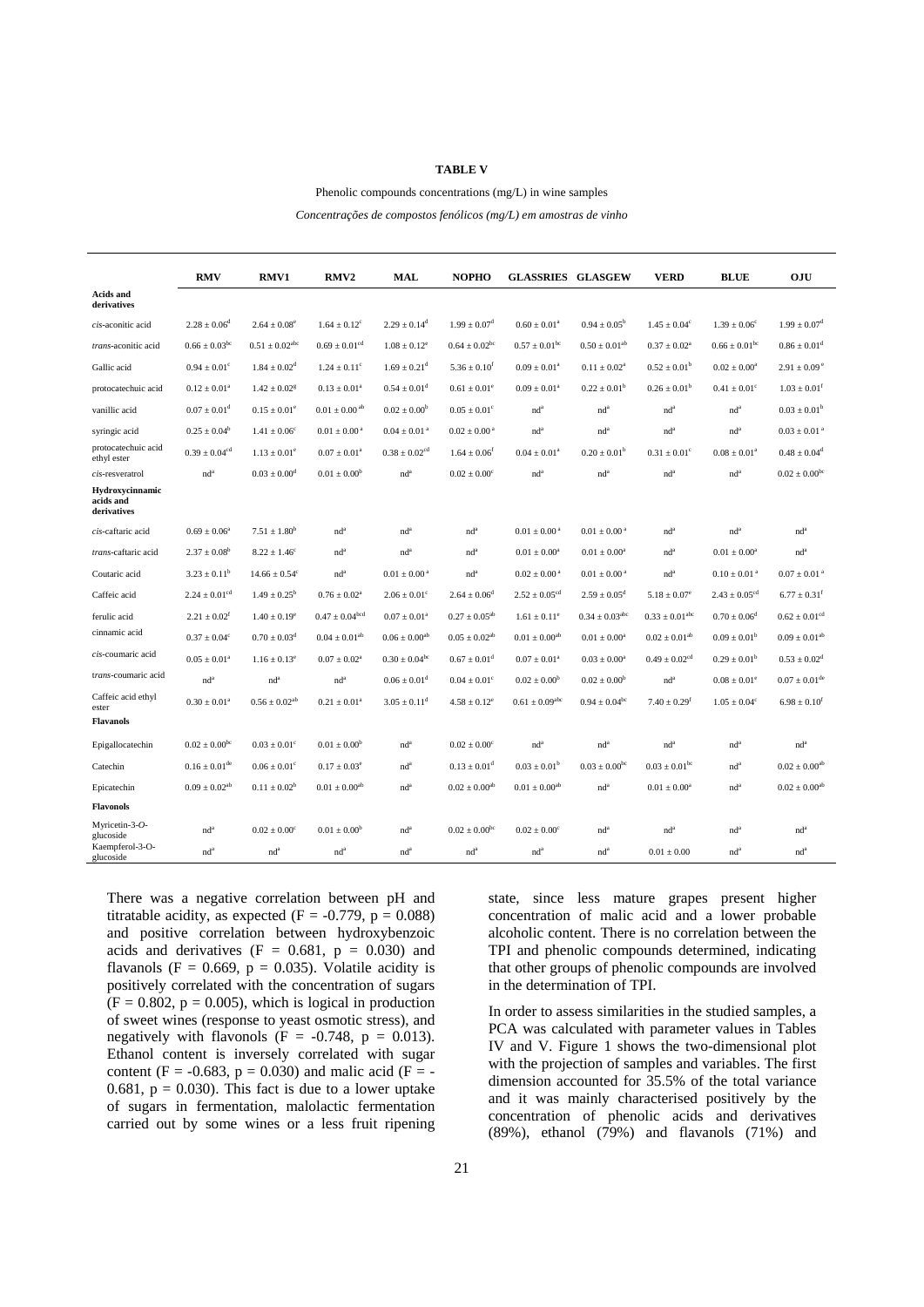negatively by titratable acidity (92%). The most alcoholic wines with higher content in phenolic acids and flavanols were located on the right side of the plane, while on the left side more acid wines were placed. PC 2 accounts for almost 24 % of the original variance and it was negatively correlated to sugars (79%), volatile acidity (76%) and pH (71%). Therefore, wines with high sugar concentration and volatile acidity with less acidity were located in the lower part of the plot.





In performed hierarchical cluster analysis (HCA), 9 components of the PCA were considered, accumulating 100% of the original variance. Table VI shows the yielded clusters and the parameters that best characterised each cluster. Figure 1 also shows the different groups. For each group, the wine closest to the centre of gravity was identified as the most typical example of the cluster.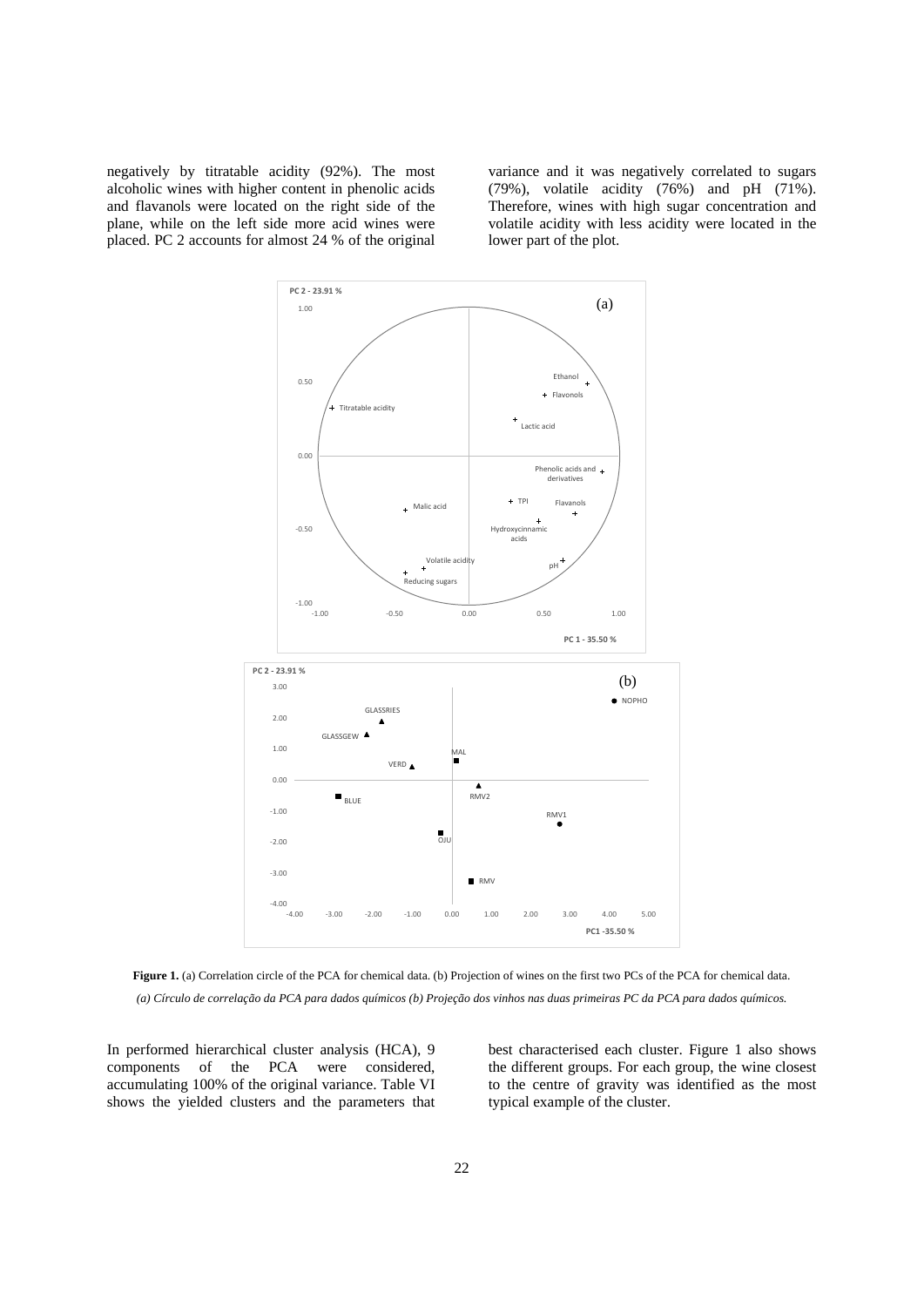#### **TABLE VI**

## Clusters yielded by HCA for chemical data

*Clusters obtidos por HCA para dados químicos* 

| <b>Cluster</b>   | <b>Wines</b>                                     | <b>Positive parameters</b>                                                                      | <b>Negative parameters</b>                         |
|------------------|--------------------------------------------------|-------------------------------------------------------------------------------------------------|----------------------------------------------------|
| $1 \bullet$      | RMV1 <sup>*</sup> , NOPHO <sup>*</sup>           | Phenolic acids and derivatives.<br>Hydroxycinnamic acids and derivatives,<br>flavonols, ethanol | Titratable acidity, sugars                         |
| $2 \blacksquare$ | OJU*, MAL, RMV, BLUE                             | Volatile acidity, sugars                                                                        | Flavonols                                          |
| $3\triangle$     | VERD <sup>*</sup> , GLASSRIES,<br>GLASSGEW, RMV2 | -                                                                                               | pH, Phenolic acids and<br>derivatives, lactic acid |

Wine closest to the centre of gravity.

The concentrations of different phenolic compounds determined in wine samples were within usual ranges found in white and rosé wines, in which there has not been a maceration with the skins as in the case of target wines. (Pereira *et al*., 2010; Gonçalves *et al*., 2012). Cluster 1 was characterised by a greater amount of hydroxybenzoic acids and derivatives, hydroxycinnamic acids and flavonols. It consisted of two wines in which the grape has been harvested in an advanced ripening stage, a late-harvest wine (NOPHO) and a wine from grapes frozen by frost in February (RMV1), which resulted in dehydration of the grapes on-vine. The phenolic composition of wines is affected by the ripening stage of the grapes (Ribéreau Gayon *et al*., 2006). Some studies have shown that there is an accumulation of polyphenolic compounds until overripening or late harvest in some grape varieties (Ivanova *et al*., 2011), and a concentration of those compounds is also produced by dehydration on-vine (become raisins) and accumulation in seeds (Rolle *et al*., 2009). Other authors (Tian *et al*., 2009a) observed that the contents of hydroxybenzoic acids, hydroxycinnamic acids and flavan-3-ols increased as grape harvest time was delayed to produce icewines in Vidal variety. This cluster is also characterised by a high alcohol content and a lower amount of sugars and titratable acidity, showing a higher fermentation yield with more mature grapes (decrease in acidity).

Cluster 2 was characterised by higher values of volatile acidity and sugars. High volatile acidity was typical in sweet wines production, since yeasts produce higher amounts of acetic acid as a result of the process of maintaining redox balance in response to the osmotic stress imposed by high sugar levels (Nurgel *et al*., 2004). In any case, the concentrations found in studied sweet wines were below the sensory threshold for acetic acid in icewines, 3.185 g/L (Cliff and Pickering, 2006) and even below that th threshold established for table wines, 1.3 g/L (Etievant, 1991). This cluster included two icewines (MAL and

BLUE), a *supurao* wine (dehydration off-vine, OJU) and a wine obtained from grapes frozen in cold chamber (RMV). The first two wines did not have a complete fermentation while the last two wines have experienced a higher concentration of sugars reaching a similar alcoholic degree. This cluster presented intermediate values of phenolic compounds between the other clusters. The icewines of this cluster did not accumulated by dehydration on-vine as many phenolic compounds as icewines of cluster 1, which may be due to environmental, genotypic (variety) or technological (grape pressing) factors. Some studies have observed an increase in the concentration of phenolic compounds in Tempranillo and Merlot grapes (such as hydroxybenzoic acids, esters of hydroxycinnamic acids, flavanols and flavonols) by dehydration or drying inside a chamber under controlled conditions of temperature and humidity (Marquez *et al*., 2012), which may be similar to the drying process of grapes in *supurao* winemaking.

Cluster 3 comprised of four artificial icewines made from grapes frozen in freezing chamber. It is characterised by a high acidity and low pH, due to an earlier ripening stage in harvest time, without degradation of acids by overripening. In addition, three of the wines of this group (GLASSRIES, GLASSGEW and VERD) were made from white varieties, and therefore, were intended to achieve higher acidity values. Wines belonging to this cluster presented lower values of hydroxybenzoic acids, so the extraction and concentration of these compounds by freezing have been lower than in the cases of wines of the other two clusters. This fact may also be due to other factors such as variety (white versus red) and grape pressing (diffusion of phenolic compounds from the skin and seeds to the pulp).The presence and concentration of phenolic acids, flavan-3-ols and flavonols could differentiate between methods of artificial and natural icewines, as other authors revealed in Vidal variety (Tian *et al*., 2009b).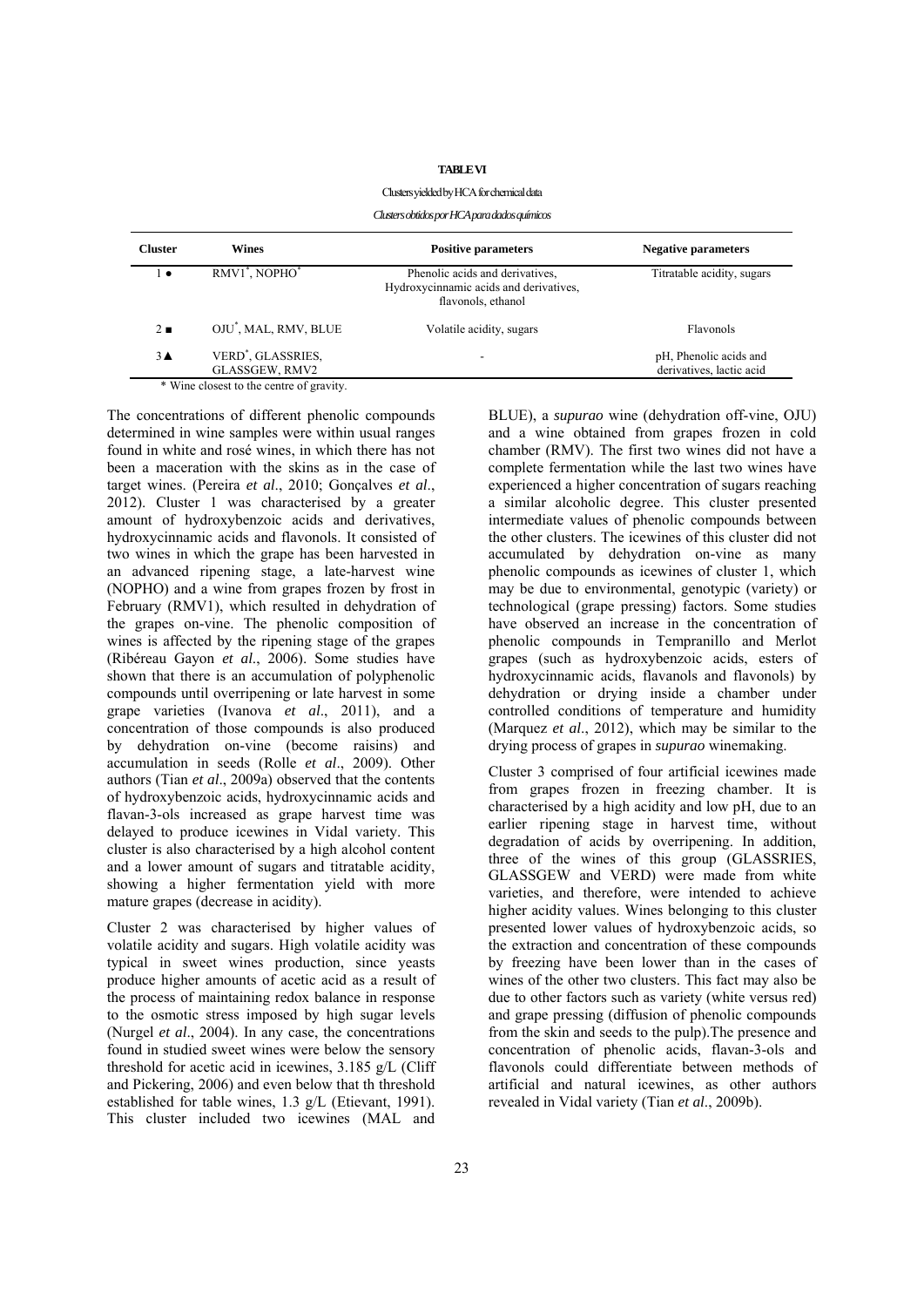The low values of lactic acid indicated that wines of this group have not carried out malolactic fermentation, whereas wines belonging to the other two clusters presented quantities of lactic acid that indicated that they have undergone part of malolactic fermentation.

The chemical composition analysed in studied sweet wines had not been significantly different according to the different types of dehydration undergone by grapes (on vine vs. off vine, drying or freezing). So that, more research is needed about the mechanisms and factors that influence the chemical composition during dehydration, apart from the influence of the variety, origin and technology.

## **Sensory Characterisation**

## *In-mouth attributes*

According to two way ANOVA with judges as a block factor. The judge effect was significant on all attributes ( $p < 0.001$ ). This effect is commonly found in sensory analysis and can be explained by interindividual differences (Sáenz-Navajas *et al.*, 2011). The wine effect was significant for bitterness  $(F = 13.47, p < 0.001)$ , acidity  $(F = 7.413, p < 0.001)$ , sweetness ( $\overline{F} = 13.70$ ,  $p < 0.001$ ), and persistence ( $\overline{F} =$ 5.709,  $p = 0.004$ ), while there were no differences in astringency  $(F = 3.308, p = 0.103)$  and global intensity ( $F = 1.406$ ,  $p = 0.186$ ). This indicates that these attributes are not useful to characterise and discriminate within this group of wines. Therefore, they were not taken into account for PCA analysis.

Figure 2 shows the two-dimensional PCA plane showing the distribution of the samples on the first two dimensions, as well as the projection of variables. The first two components accumulated more than 90% of the total variance.

The first PC was mainly correlated with sweetness (87%) in positive way and bitterness (89%) in negative way, while the second component correlated positively with acidity (75%). The wines located to the right of the plane are the sweetest and least bitter, while those located at the top are the most acidic. Pearson's correlation analysis showed that sweetness was inversely correlated with acidity ( $F = -0.698$ ,  $p =$ 0.025) and bitterness (F =  $-0.667$ , p = 0.035), and persistence was positevely correlated with bitterness  $(F = 0.745; p = 0.013)$ . This fact agrees with that found in literature, which establishes a suppression of bitterness and acidity by sugar (sweetness) (Jackson, 2009a).

Table VII and Figure 2 show the different clusters found by the HCA, together with the descriptors or attributes that best characterise the groups ( $p < 0.05$ ).

The first cluster formed by a late harvest wine (NOPHO) stood out for its bitterness, which is related to higher concentrations of hydroxybenzoic acids, hydroxycinnamic acids and flavanols, as previosuly mentioned. In addition, the higher alcohol content in this wine could cause an increase in perceived bitterness (Fischer and Noble, 1994). The wine was located opposite to sweetness, which agrees with less sugar content.

| <b>TABLEVII</b>                                      |
|------------------------------------------------------|
| Clusters yielded by the HCA for in-mouth attributes. |

|  |  | Clusters obtidos por HCA para atributos de boca |
|--|--|-------------------------------------------------|
|--|--|-------------------------------------------------|

| <b>Cluster</b>   | Wines                                                   | <b>Positive attributes</b> | <b>Negative attributes</b> |
|------------------|---------------------------------------------------------|----------------------------|----------------------------|
| 1 ●              | NOPHO <sup>*</sup>                                      | <b>Bitterness</b>          |                            |
| $2 \blacksquare$ | OJU*, RMV                                               | $\overline{\phantom{a}}$   | Acidity                    |
| $3 \triangle$    | RMV1 <sup>*</sup> , RMV2, MAL                           | Persistence                | $\overline{\phantom{a}}$   |
| $4\bullet$       | VERD <sup>*</sup> , GLASSRIES, BLUE,<br><b>GLASSGEW</b> | Acidity                    | Persistence                |

\* Wine closest to the centre of gravity.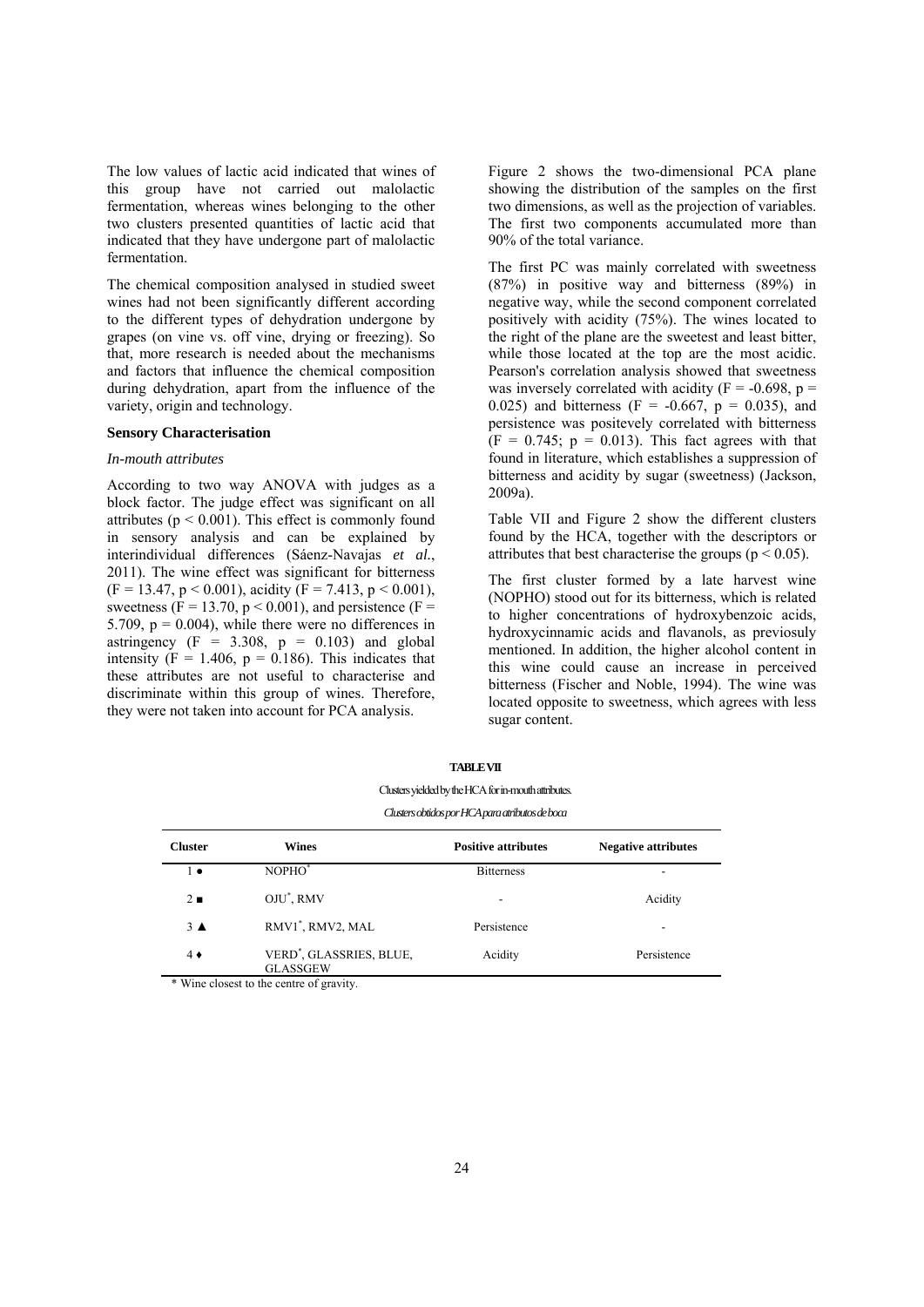

**Figure 2.** (a) Correlation circle of the PCA for in-mouth attributes. (b) Projection of wines on the first two PCs of the PCA for in-mouth attributes. *(a) Círculo de correlação da PCA para atributos de boca (b) Projeção dos vinhos nas duas primeiras PC da PCA para atributos de boca.* 

Cluster 2 was characterised by a low perceived acidity ( $p < 0.05$ ) and sweetness ( $p = 0.112$ ), located in the lower right part of the PCA plane. It was constituted by *supurao* wine (OJU) and an artificial ice wine (RMV), which presented a high sugar concentration which could also mask the perceived sensation of acidity in mouth (Jackson, 2009a).

The third cluster formed by natural icewines (RMV1 and MAL) and an artificial icewine (RMV2) was determined by persistence  $(p < 0.05)$  and sweetness significant at 90% ( $p = 0.092$ ). Those wines presented appreciable amounts of sugar and phenolic compounds (hydroxybenzoic and hydroxycinnamic acids and flavanols), which contribute to sweet and persistent sensations, respectively (Jackson, 2009a; Sáenz-Navajas *et al*., 2010b). A higher glycerol

production takes place in fermentations with highe sugar levels due to osmotic stress that yeasts undergo. Glycerol may contribute to volume in the mouth, in addition to sweetness (Lubbers *et al*., 2001).

The last cluster consisted of three artificial icewines (GLASSGEW, GLASSRIES and VERD) and one natural icewine (BLUE), all made with white grape varieties. Therefore, this group was highlighted by their perceived acidity in mouth and their low persistence, which might be due to the lower pH and lower concentration values of phenolic compounds that these white wines presented. The greater acidity could contribute to taste quality by providing a fresh and lively character required in this type of wines,and balancing sweetness.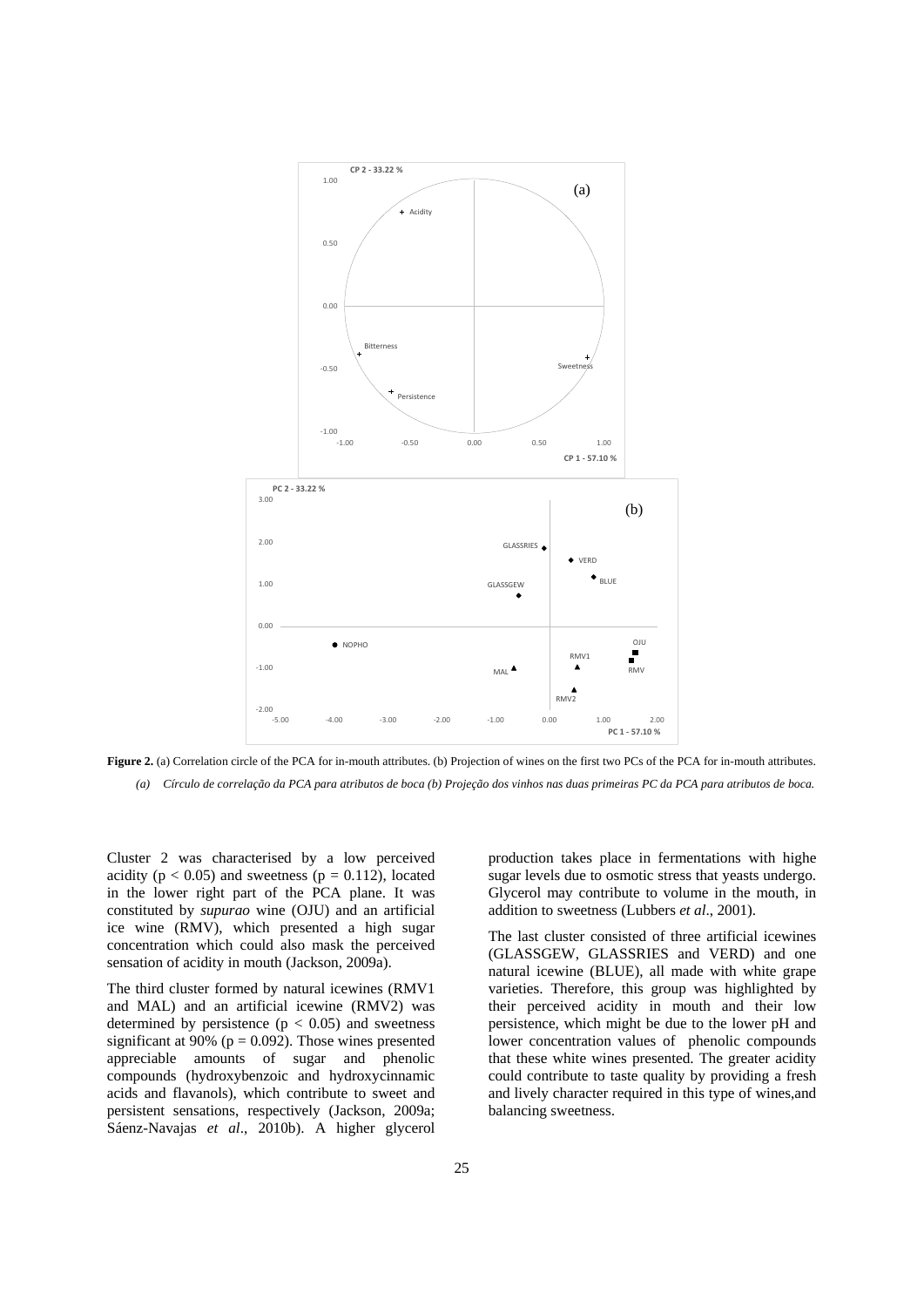#### *Aromatic attributes*

According to two way ANOVA, the effect of wine was significant at the 1% level (F = 8.492;  $p < 0.001$ ) for the attribute aromatic intensity. Wines with the highest intensity were MAL, RMV2 and NOPHO, which were made with red grapes or mixture of red and white grapes.

Discriminant terms can explain sensory differences found among samples. These terms were identified from the  $\chi^2$  test performed on frequencies data. 13 terms with a probability of 95% were selected: citrus fruits, lemon, cherry, dry fruits, prune, dry fig,

banana/English candy, muscat, menthol/fresh, woody, alcohol, sulfur and glue.

In the correspondence analysis (CA) performed on citation frequencies of discriminant terms, the first eight factors were retained and they explained total variance. The projection of the samples and the aromatic terms on the two-dimensional CA plot is shown in Figure 3. The first factor, explained 32% of the original variance and was mainly defined by the attributes of banana/English candy (82%) and cherry (67%), which were opposed to dry fruits (48%), prune and dry fig (35%). The second dimension, which accounts for almost 19% of the original variability, opposed lemon (57%) and menthol/fresh (23%) attributes to sulfur and glue (37%) attributes.



**Figure 3.** Projection of aroma descriptors and wines in the correspondence analysis space (dimensions 1 and 2).

*Projeção de descritores de aroma e vinhos no espaço de análise de correspondência (dimensões 1 e 2).*

Hierarchical Cluster Analysis (HCA) revealed that the five-partition option was the most appropriate. Table VIII shows aromatic terms that best characterise samples in each cluster. Figure 3 also shows the different clusters. Cluster 1 was formed by NOPHO, a late harvest wine made from Tempranillo, Viura and Cagazal varieties. It was characterised by alcoholic

notes, which agrees with its alcoholic level, and balsamic notes of menthol/fresh and lemon, which makes it a unique wine, as has been also seen in taste and in-mouth description. These aroma nuances could come from a greater presence of terpene varietal aromatic compounds (Setkova *et al*., 2007) that have been extracted into wine.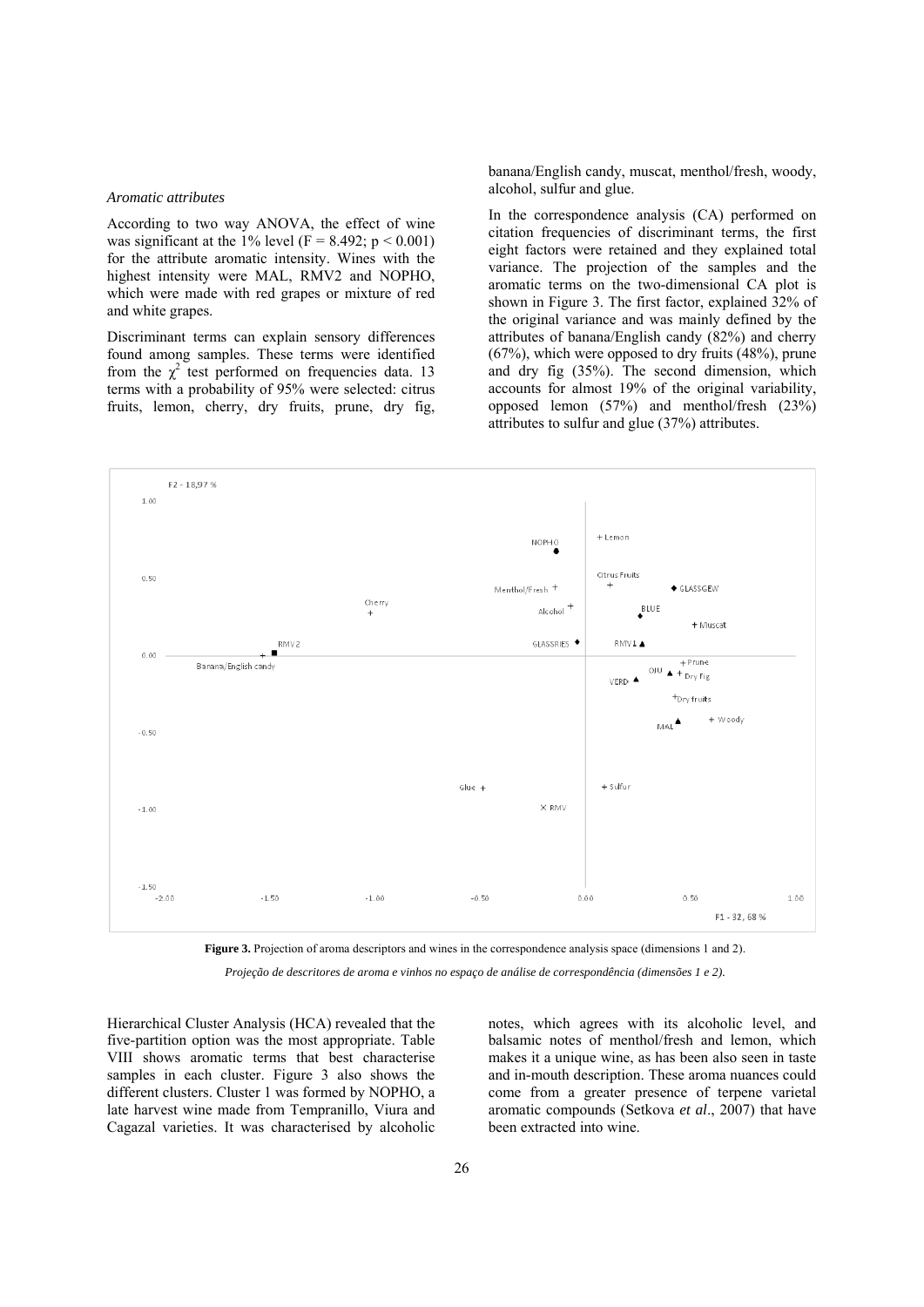#### **TABLE VII**I

Clusters yielded by the HCA for aroma attributes

| Clusters obtidos por HCA para atributos do aroma |  |
|--------------------------------------------------|--|
|--------------------------------------------------|--|

| <b>Cluster</b>   | Wines                                    | <b>Descriptores</b>                  |  |  |  |  |  |
|------------------|------------------------------------------|--------------------------------------|--|--|--|--|--|
| $1\bullet$       | NOPHO <sup>*</sup>                       | Alcohol, Menthol/fresh, Lemon        |  |  |  |  |  |
| $2 \blacksquare$ | $RMV2^*$                                 | Banana/English Candy, Cherry         |  |  |  |  |  |
| $3 \triangle$    | OJU*, RMV1, MAL, VERD                    | Woody, Prune, Dry Fig. Dry<br>fruits |  |  |  |  |  |
| $4 \bullet$      | <b>GLASSGEW*, BLUE, GLASSRIES</b>        | Citrus fruits, Muscat, Lemon         |  |  |  |  |  |
| 5 x              | $RMV^*$                                  | Glue, Sulfur                         |  |  |  |  |  |
|                  | * Wine closest to the centre of gravity. |                                      |  |  |  |  |  |

Cluster 2 also consisted of a singular wine (RMV2, made with frozen grapes in a cold chamber) which stands out for banana/English candy and cherry notes. These descriptors are characteristic of esters (isoamyl acetate presents banana odour), alcohols and aldehydes that are formed in fermentation by yeast activity or by chemical esterification (López de Lerma *et al*., 2012). It is possible that the precursors of these compounds remained at high levels in Tempranillo red grapes as they were harvested at their optimum ripening stage and then they were concentrated by freezing and pressing. Technological factors such as yeast strain and fermentation conditions could also influenced the resulting aroma.

Cluster 3 consisted of natural ice wines (RMV1 and MAL), *supurao* wine and an artificial icewine (VERD). Their descriptors agreed with those found in the literature for sweet dessert wines from the Mediterranean area (dry fruits, nuts, raisins) (Genovese *et al*., 2007; Budic-Leto *et al*., 2010). Other authors (Reboredo-Rodríguez *et al*., 2015) have revealed changes in the aromatic profile and volatile composition of grapes for sweet wines production by bifferent dehydration techniques (on vine, off vine in controlled chambers, under the sun, standard conditions in closed environment, freezing), with different varieties and origins, and also have indicated common notes of raisins, figs, caramel, nuts, dry fruits, together with varietals nuances. However, more scientific research on the mechanisms of changes in aromatic profile change is still necessary, due to the enzymatic metabolism of grapes during the dehydration process. Also yeast metabolism during fermentation should be taken into account for the appearance of compounds responsible for these aromas. Other authors have suggested that grapes harvested before and the dried under controlled conditions undergo changes in flavour consistent with those occurring during fruit overripening (Moreno *et*  *al*., 2008). Although VERD is a white wine made from frozen grapes in cold chamber, without a possible overripening, it presented these typical aromas of dry fuits and raisins, a fact that has also been observed by other authors in Riesling variety when compared to natural ice wines (Clary *et al*., 2006).

In the fourth cluster, ice wines from white grapes, both natural (BLUE) and artificial (GLASSGEW and GLASSRIES) were grouped, and typical aromas of Riesling and Gewürztraminer varieties predominated (Jackson, 2009b). Overripening notes did not emphasize in its aromatic profile.

The last cluster was formed by RMV (artificial icewine) and it was characterised by sulfur and glue off odours. The increased amounts of sulfur dioxide added to inhibit bacteria due to high sugar concentration in wine have caused the predominance of sulfur notes. As regards glue descriptor, it has been indicated above that a high production of volatile acidity (ethyl acetate, which presents glue aroma) by easts is due to osmotic stress in a medium with large amounts of sugars . Although this wine had the highest value of volatile acidity (1.19 g/L) and was below sensory threshold of acetic acid in icewines (3.1 g/L), it is possible that the quantity of ethyl acetate present in wine (not quantitatively determined) was above sensory threshold in ice and table wines  $(0.198$  and  $0.160$  g/L, respectively) (Cliff and Pickering, 2006).

Through orthonasal aroma description, white wines and late harvest wine have been classified, but no differences have been observed between the other sweet wines from different dehydration processes (*supurao*, natural or artificial icewines). This finding agrees with a preliminary study, where white wines and late harvest wine were also separated from the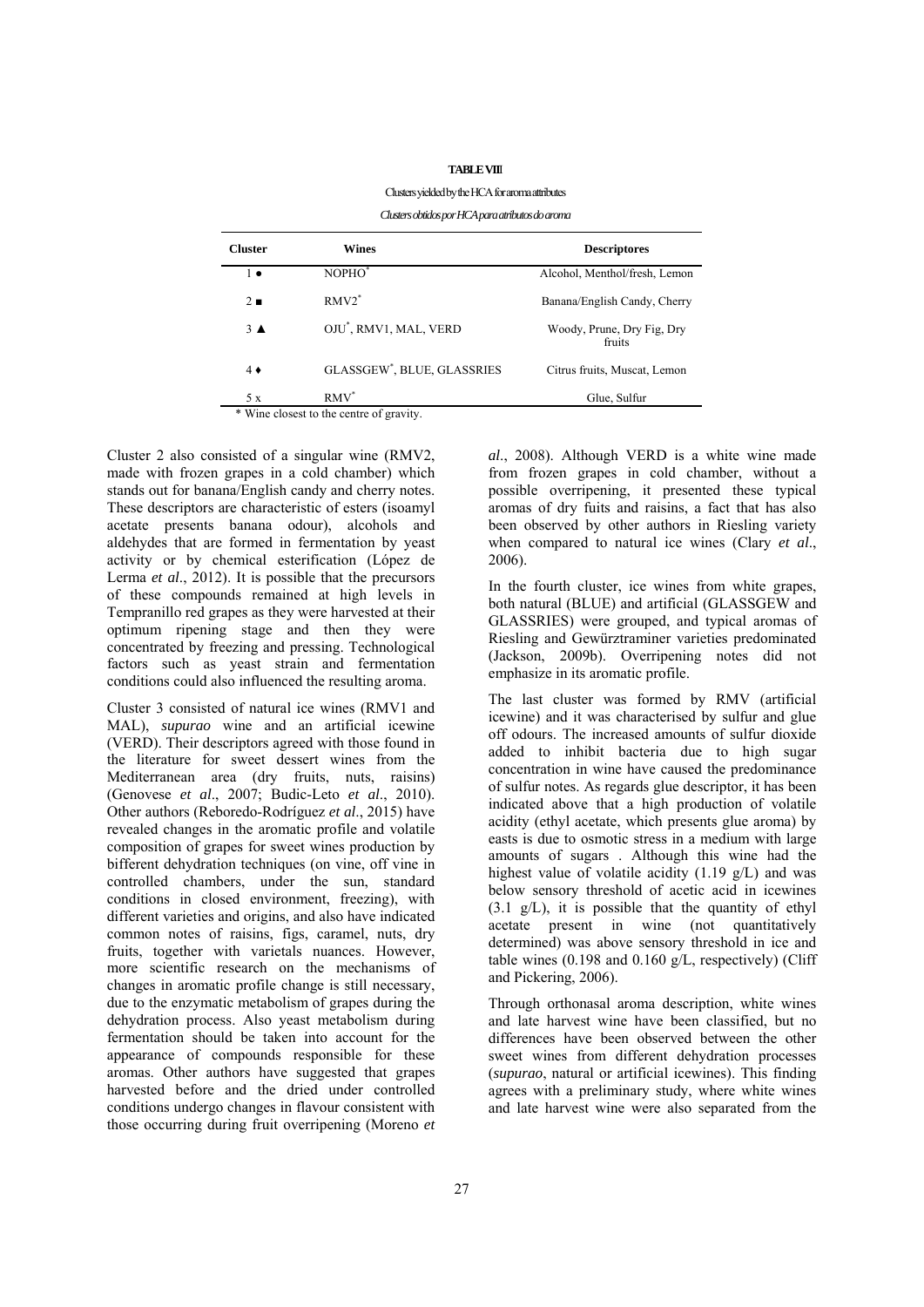other wines by a sorting method of sensory analysis (Rosáenz-Oroz *et al*., 2012).

## **CONCLUSIONS**

Chemical analyses of conventional oenological parameters using FTIR technique and low molecular weight phenolic compounds using the UPLC-MS technique were suitable in order to characterise sweet natural wines presented in this study. Also, descriptive sensory analysis of in-mouth attributes and aromatic descriptors by citation frequency were adequate for organoleptic characterisation of target natural sweet wines. In view of these results, no significant differences have been established in chemical composition among different dehydration techniques of grapes from which sweet wines were obtained. Nevertheles, most of artificial ice wines (off-vine dried grapes) presented lower concentrations of phenolics, so they could be differentiated from wines obtained from on-vine dried grapes. Through sensory analysis of in-mouth attributes and evaluated aromatic descriptors, no significant differences among different processes of grapes dehydration have been observed. Aromatic

#### **REFERENCES**

AOAC, 2016. Official Methods of Analysis 20<sup>th</sup> Edition. 2200 p. Association of Analytical Communities, Gaithersburg.

Bellincontro A., De Santis D., Botondi R., Villa I., Mencarelli F., 2004. Different postharvest dehydration rates affect quality characteristics and volatile compounds of Malvasia, Trebbiano and Sangiovese grapes for wine production. *J. Sci. Food Agric.*, **84**, 1791–1800.

Bowen A., Reynolds A., Lesschaeve I., 2016. Harvest date and crop level influence sensory and chemical profiles of Ontario Vidal blanc and Riesling icewines. *Food Res. Int*., **89**, 591–603.

Budic-Leto I., Zdunic G., Banovic M., Kovacevic-Ganic K., Tomic-Potrebujes I., Lovric T., 2010. Fermentative aroma compounds and sensory descriptors of traditional croatian dessert wine Prosek from Plavac mali cv. *Food Technol. Biotechnol.*, **48**, 530-537.

Campo E., Do B., Ferreira V., Valentin D., 2008. Aroma properties of young Spanish monovarietal white wines: a study using sorting task, list of terms and frequency of citation. *Aust. J. Grape Wine Res.*, **14**, 104–115.

Clary C., Gamache A., Cliff M., Fellman J., Edwards C., 2006. Flavor and aroma attributes of riesling wines produced by freeze concentration and microwave vacuum dehydration. *J. Food Process. Preserv.*, **30**, 393-406.

Cliff M.A., Pickering G.J., 2006. Determination of odour detection thresholds for acetic acid and ethyl acetate in ice wine. *J. Wine Res.*, **17**, 45-52.

Crandles M., Reynolds A., Khairallah, R. B., 2015. The effect of yeast strain on odor active compounds in Riesling and Vidal blanc icewines. *LWT - Food Sci. Technol.*, **64**, 243-258.

descriptors of dry fruits and prune were observed in most wines from on-vine and off-vine dehydration. However, sensory analysis was able to differentiate late harvest wine, and white wines, without discrimination of dehydration techniques in this last group. More studies will be needed on factors affecting sensory parameters during dehydration.

### **ACKNOWLEDGMENTS**

The authors want to thank Instituto de Estudios Riojanos (IER) for support; María-Pilar Sáenz Navajas and Purificación Fernández-Zurbano (from Laboratory for Aroma Analysis and Oenology, University of La Rioja and Institute of Vine and Wine Sciences) for their collaboration and assistance; University of La Rioja and its Laboratory Service for the infrastructure provided; Gonzalo Ayala (Bodegas Ramón de Ayala Lete e Hijos); Daniel López and Faith B. Matthews for English revision; Izaskun Garrido, María Íñiguez, Franz Zirena, and Vesna Terrero for their help and collaboration in carrying out the work.

D'Onofrio C., 2013. Changes in volatile vompounds. *In: Sweet, Reinforced and Fortified Wines*. 91-104. Mencarelli F., Tonutti P. (eds.), John Wiley & Sons Ltd.,West Sussex.

Etievant P., 1991. Wine. *In: Volatile Compounds in Food and Beverages*. 145-149. Maarse H (ed.), Marcel Dekker, New York.

Fang F., Li J., Zhan P., Tang K., Wang W., Pan Q., Huang W., 2008. Effect of grape variety, harvest date, fermentation vessel and wine ageing on flavonoid concentration in red wines. *Food Res. Int.*, **41**, 53-60.

Figueiredo-González M., Cancho-Grande B., Simal-Gándara J., 2013. Effects on colour and phenolic composition of sugar concentration processes in dried on- or dried off-vine grapes and their aged or not natural sweet wines. *Trends Food Sci. Technol*., **31**, 36-54.

Fischer U., Noble A., 1994. The effect of ethanol, catechin concentration and pH on sourness and bitterness of wine. *Am. J. Enol. Vitic*., **45**, 6-10.

Genovese A., Gambuti A., Piombino P., Moio L., 2007. Sensory properties and aroma compounds of sweet Fiano wine. *Food Chem*., **103**, 1228-1236.

Gonçalves J., Silva C., Castilho P., Câmara J. , 2012. An attractive,sensitive and high-throughput strategy based on microextraction by packed sorbent followed by UHPLC-PDA analysis for quantification of hydroxybenzoic and hydroxycinnamic acids in wines. *Microchem. J*., **106**, 129-138.

González-Álvarez M., Noguerol-Pato R., González-Barreiro C., Cancho-Grande B., Simal-Gándara J., 2013. Sensory quality control of young vs. aged sweet wines obtained by the techniques of both postharvest natural grape dehydration and fortification with spirits during vinification. *Food Anal. Methods,* **6***,* 289–300.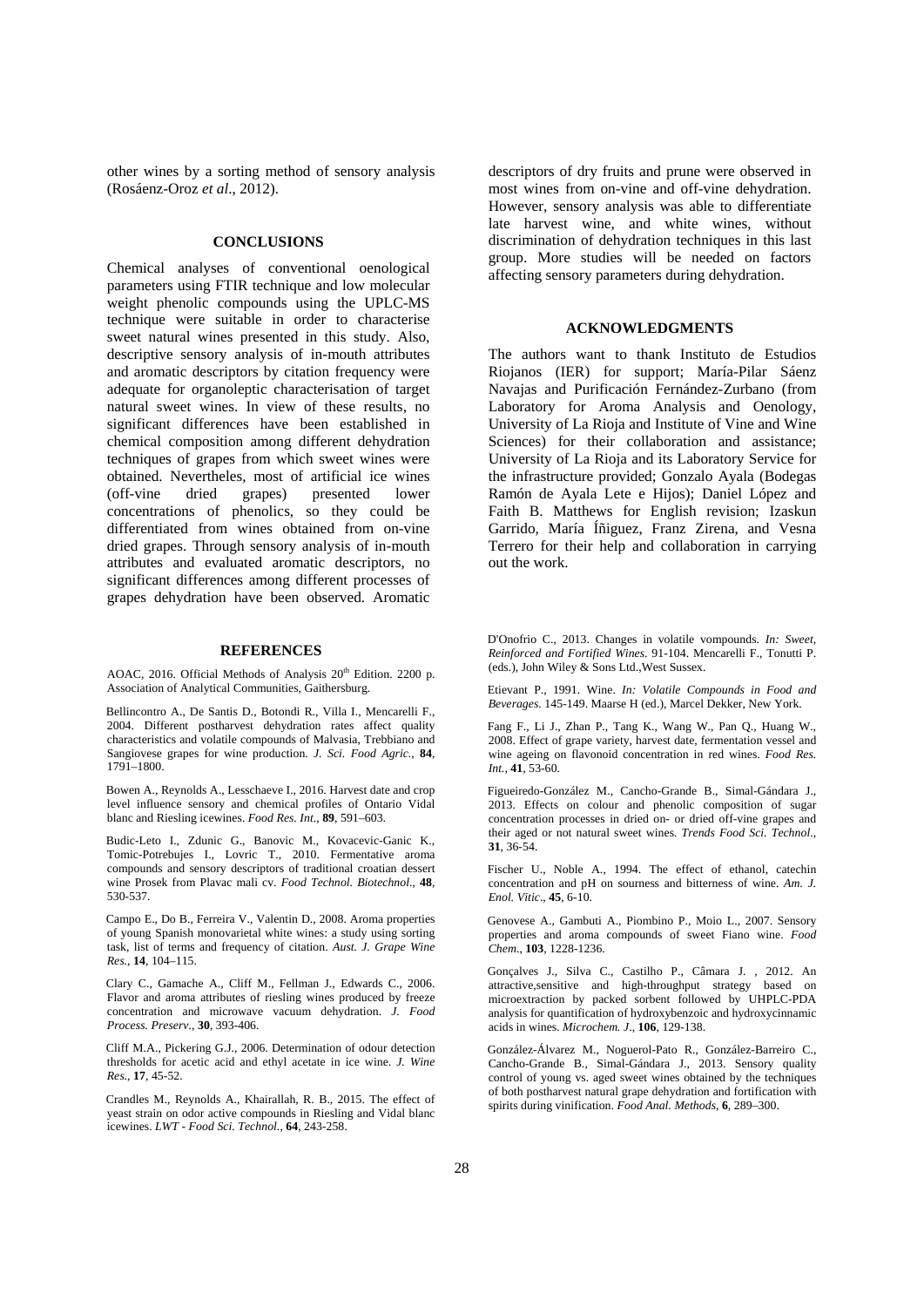Gonzalez-Hernandez M., Avizcuri-Inac J., Dizy M., Fernández-Zurbano P., 2014. Ultra performance liquid chromatography coupled to Ultraviolet-Vis and mass spectrometry detector for screening of organic acids and polyphenols in red wine. *In: High-Performance Liquid Chromatography (HPLC): Principles, Practices and Procedures*. 267-297. Yuegang Zuo (ed.), Nova Science Publishers, Dartmouth.

Hermann A., 2014. Icewine Authentication by δ18O Measurements. *Am. J. Enol. Vitic*., **65**, 499-503.

ISO, 1977. ISO NORM 3591:1977 Sensory analysis: apparatus wine tasting glass. 24 p. International Organization for Standardization, Geneva.

Ivanova V., Stefova M., Vojnoski B., Dörnyei A., Márk L., Dimovska V., 2011. Identification of polyphenolic compounds in red and white grape varieties grown in R. Macedonia and changes of their content during ripening. *Food Res. Int*., **44**, 2851-2860.

Jackson R., 2009a. Taste and mouth-feel sensations. *In: Wine Tasting - A Professional Handbook*. 129-175. R. Jackson (ed.), Academic Press, San Diego.

Jackson R., 2009b. Styles and types of wine. *In: Wine Tasting - A Professional Handbook*. 349-386. R. Jackson (ed.), Academic Press, San Diego.

Kilmartin P. A., Reynolds A., Pagay V., Nurgel C., Johnson, R., 2007. Polyphenol content and browning of Canadian icewines*. J. Food Agric. Environ*., **5**, 52-57.

Lan Y.B., Quian X., Yang Z.J., Xiang X.F., Yang W.X. Liu T., Zhu B.Q.; Pan Q.H., Duan C.Q., 2016. Striking changes in volatile profiles at sub-zero temperatures during over-ripening of 'Beibinghong' grapes in Northeastern China. *Food Chem*., **212**, 172–182.

Li J.C., Li S.Y., He F., Yuan Z.Y., Liu T., Reeves M.J., Duan, C.Q., 2016. Phenolic and chromatic properties of Beibinghong red ice wine during and after vinification. *Molecules*, **21**, 431-447.

López de Lerma N., García-Martínez T., Moreno J., Mauricio J., Peinado R., 2012. Volatile composition of partially fermented wines elaborated from sun dried Pedro Ximénez grapes. *Food Chem.*, **135**, 2445–2452.

Lubbers S., Verret C., Voilley A., 2001. The efect of glycerol on the perceived aroma of a model wine and a white wine. *LWT - Food Sci. Technol.*, **34**, 262-265.

Luo L., Cui Y., Zhang S., Li L., Suo H., Sun B., 2017. Detailed phenolic composition of Vidal grape pomace by ultrahighperformance chromatography–tandem mass spectrometry*. J. Chromatogr. B*, **1068–1069**, 201–209.

Marquez A., Serratosa M., Lopez-Toledano A., Merida J., 2012. Colour and phenolic compounds in sweet red wines from Merlot and Tempranillo grapes chamber-dried under controlled conditions. *Food Chem*., **130**, 111-120.

Moreno J., Cerpa-Calderón F., Cohen S., Fang Y., Qian M., Kennedy J., 2008. Effect of postharvest dehydration on the composition of pinot noir grapes (*Vitis vinifera* L.) and wine. *Food Chem*., **109**, 755–762.

Morineau A., Lebart L., Piron M., 1995. Statistique exploratoire multidimensionnelle. 439 p. Dunod, Paris.

Nurgel C., Pickering G., Inglis D., 2004. Sensory and chemical characteristics of Canadian ice wines. *J. Sci. Food Agric*., **84,** 1675- 1684.

OIV, 2016. Recueil des methodes internationales d'analyses des vines et des moûts. 534 p. OIV, París.

OIV, 2018. OIV Code sheet – Issue 2018/01 I.1.4-7. International Code of Oenological Practices. 432 p. OIV, París

Pereira V., Câmara J., Cacho J., Marques J., 2010. HPLC-DAD methodology for the quantification of organic acids, furans and polyphenols by direct injection of wine samples. *J. Sep. Sci*., **33**,  $1204 - 1215$ 

Ramos R., Andrade P.B., Seabra R., Pereira C.F., 1999. A preliminary study of non-coloured phenolics in wines of varietal white grapes (códega, gouveio and malvasia fina): Effects of grape variety, grape maturation and technology of winemaking. *Food Chem*., **67**, 39-44.

Reboredo-Rodríguez P., González-Barreiro C., Rial-Otero R., Cancho-Grande B., Simal-Gándara J., 2015. Effects of sugar soncentration processes in grapes and wine aging on aroma compounds of sweet wines—A review. *Crit. Rev. Food. Sci. Nutr*., **55**, 1053-1073.

Ribéreau Gayon P., Glories Y., Maujean A., Dubourdieu D., 2006. Phenolic compounds. *In: Handbook of Enology Volume 2: The Chemistry of Wine: Stabilization and Treatments*. 141-203. John Wiley & Sons Ltd., West Sussex.

Rolle L., Torchio F., Giacosa S., Gerbi V.,2009. Modifications of mechanical characteristics and phenolic composition in berry skins and seeds of Mondeuse winegrapes throughout the on-vine drying process. *J. Sci. Food Agric*., **89**, 1973-1980.

Rosáenz-Oroz D., Martínez-Ruiz R., Vaquero-Fernández L., 2012. Elaboración de vinos de hielo en La Rioja: impacto de la congelación natural y artificial. *Zubía*, **30**, 199-223.

Sáenz-Navajas M.P., Campo E., Fernández-Zurbano P., Valentin D., Ferreira V., 2010b. An assessment of the effects of wine volatiles on the perception of taste and astringency in wine. *Food Chem*., **121**, 1139-1149.

Sáenz-Navajas M.P., Ferreira V., Dizy M., Fernández-Zurbano P., 2010a. Characterization of taste-active fractions in red wine combining HPLC fractionation, sensory analysis and ultra performance liquid chromatography coupled with mass spectrometry detection. *Anal. Chim. Acta*, **673**, 151-159.

Sáenz-Navajas M.P., Martín-López C., Ferreira V., Fernández-Zurbano P., 2011. Sensory properties of premium Spanish red wines and their implication in wine quality perce. *Aust. J. Grape Wine Res*., **17**, 9–19.

Schwarz M., Rodríguez M., Guillén D., Barroso C., 2009. Development and validation of UPLC for the determination of phenolic compounds and furanic derivatives in Brandy de Jerez. *J. Sep. Sci*., **32**, 1782-1790.

Scienza A., 2013. Sweet wines: The essence of european civilization. *In: Sweet, Reinforced and Fortified Wines.* 5-25. Mencarelli F., Tonutti P. (eds.), Wiley-Blackwell, West Sussex.

Serratosa M.P., Marquez A., Lopez-Toledano A., Medina M., Merida J., 2011. Changes in hydrophilic and lipophilic antioxidant activity in relation to their phenolic composition during the chamber drying of red grapes at a controlled temperature. *J. Agric. Food Chem*., **59**, 1882-1892.

Setkova L., Risticevic S., Pawliszyn J., 2007. Rapid headspace solid-phase microextraction-gas chromatographic–time-of-flight mass spectrometric method for qualitative profiling of ice wine volatile fraction II: Classification of Canadian and Czech ice wines using statistical evaluation of the data. *J. Chromatogr. A*, **1147**, 224–240.

Synos K., Reynolds A.G., Bowen, A., 2015. Effect of yeast strain on aroma compounds in Cabernet franc icewines. *LWT - Food Sci. Technol.*, **64**, 227-235.